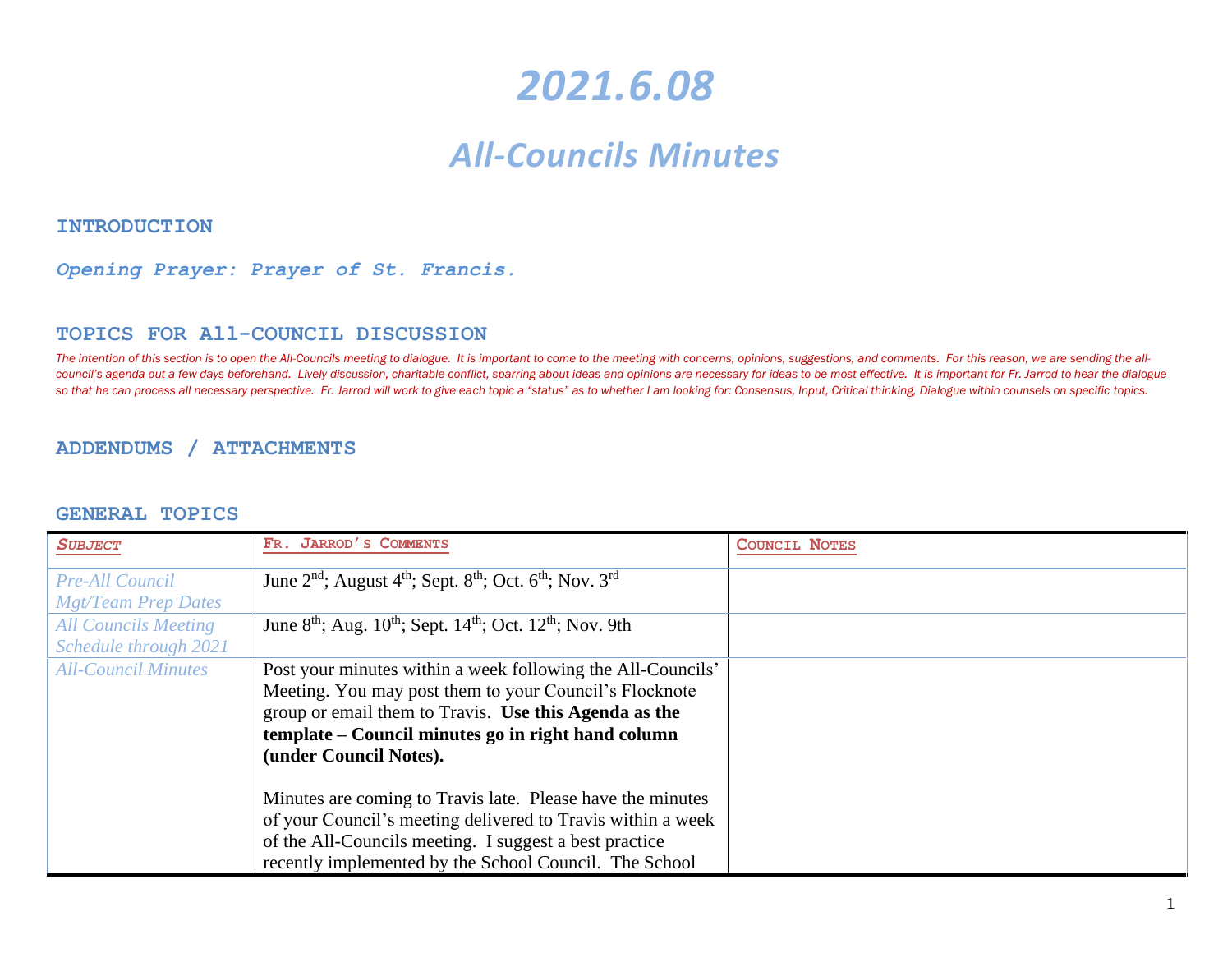|                               | Council brings a laptop to the All Councils meeting and                                                                                                                                                                                                                                                                                                                                                                                                                                                                                                                                                                                                              |                                                                                                                                                                                                                                                                                       |
|-------------------------------|----------------------------------------------------------------------------------------------------------------------------------------------------------------------------------------------------------------------------------------------------------------------------------------------------------------------------------------------------------------------------------------------------------------------------------------------------------------------------------------------------------------------------------------------------------------------------------------------------------------------------------------------------------------------|---------------------------------------------------------------------------------------------------------------------------------------------------------------------------------------------------------------------------------------------------------------------------------------|
|                               | emails their minutes to Travis before they leave.                                                                                                                                                                                                                                                                                                                                                                                                                                                                                                                                                                                                                    |                                                                                                                                                                                                                                                                                       |
| <b>Quarterly Reports</b>      | Quarterly Reports from the Facilitators/Coordinators of the                                                                                                                                                                                                                                                                                                                                                                                                                                                                                                                                                                                                          |                                                                                                                                                                                                                                                                                       |
|                               | Commissions are due in June. Please send your quarterly                                                                                                                                                                                                                                                                                                                                                                                                                                                                                                                                                                                                              |                                                                                                                                                                                                                                                                                       |
|                               | report for your Commission to both your Council Chair, and                                                                                                                                                                                                                                                                                                                                                                                                                                                                                                                                                                                                           |                                                                                                                                                                                                                                                                                       |
|                               | to Travis Pearson                                                                                                                                                                                                                                                                                                                                                                                                                                                                                                                                                                                                                                                    |                                                                                                                                                                                                                                                                                       |
| <b>Facilities Update</b>      | "Francis, rebuild my Church" - God-<br>Friday before last, the office mailed a letter to the entire<br>parish announcing the favorable results of our recent<br>Planning Study and the decision to move forward with an<br>extraordinary stewardship effort, which will fund updates                                                                                                                                                                                                                                                                                                                                                                                 | Travis walked the councils through the Rebuild My<br>Church PowerPoint presentation and hardcopies of the<br>slides were handed out to each council.<br>Each Council prior to commencing council-specific work,<br>met and discussed the Rebuild My Church slides and                 |
|                               | and renovations to our facilities.                                                                                                                                                                                                                                                                                                                                                                                                                                                                                                                                                                                                                                   | provided written feedback on them and delivered the<br>feedback to Travis.                                                                                                                                                                                                            |
|                               | This evening, prior to each Council's breakout session, I ask<br>Travis to lead a quick review of the architectural slides<br>presented at the Town Hall and ask everyone to mark on the<br>hard copies of the slides their feedback/suggestions. I'm<br>interested in receiving any final thoughts on these before we<br>move forward into the next phase. Travis will collect these<br>and compile all the comments.                                                                                                                                                                                                                                               | This feedback is collected and presented in Addendum A<br>below.                                                                                                                                                                                                                      |
| <b>July Councils Meetings</b> | We will not have a July All Councils meeting. I want to<br>individually meet with each of our Councils separately for a<br>mid-year opportunity for myself and each respective Council<br>to have more one-on-one time between the Council and the<br>Pastor.<br>I'd like to meet with each Council on the following dates:<br>Communications Council: 7.12.21 @ 6:30 pm<br>(Bonaventure)<br>Operations Council: 7.13.21 @ 6;00 pm (Bonaventure)<br>Pastoral Council: 7:13.21 @ 7:00 pm (Clare Hall<br>Downstairs)<br>School Council: 7.12.21 @ 8:00 pm (School Conf Rm)<br>Stewardship Council: 7.13.21 @8:00 pm (Bonaventure)<br>The purpose of these meetings is: | The councils all confirmed these dates and times will<br>work.<br>Copies of the councils' current Charters were distributed<br>to the councils with the request each council come to their<br>meeting with Father in July prepared to discuss potential<br>changes or updates needed. |
|                               | 1. To review Council Charters;                                                                                                                                                                                                                                                                                                                                                                                                                                                                                                                                                                                                                                       |                                                                                                                                                                                                                                                                                       |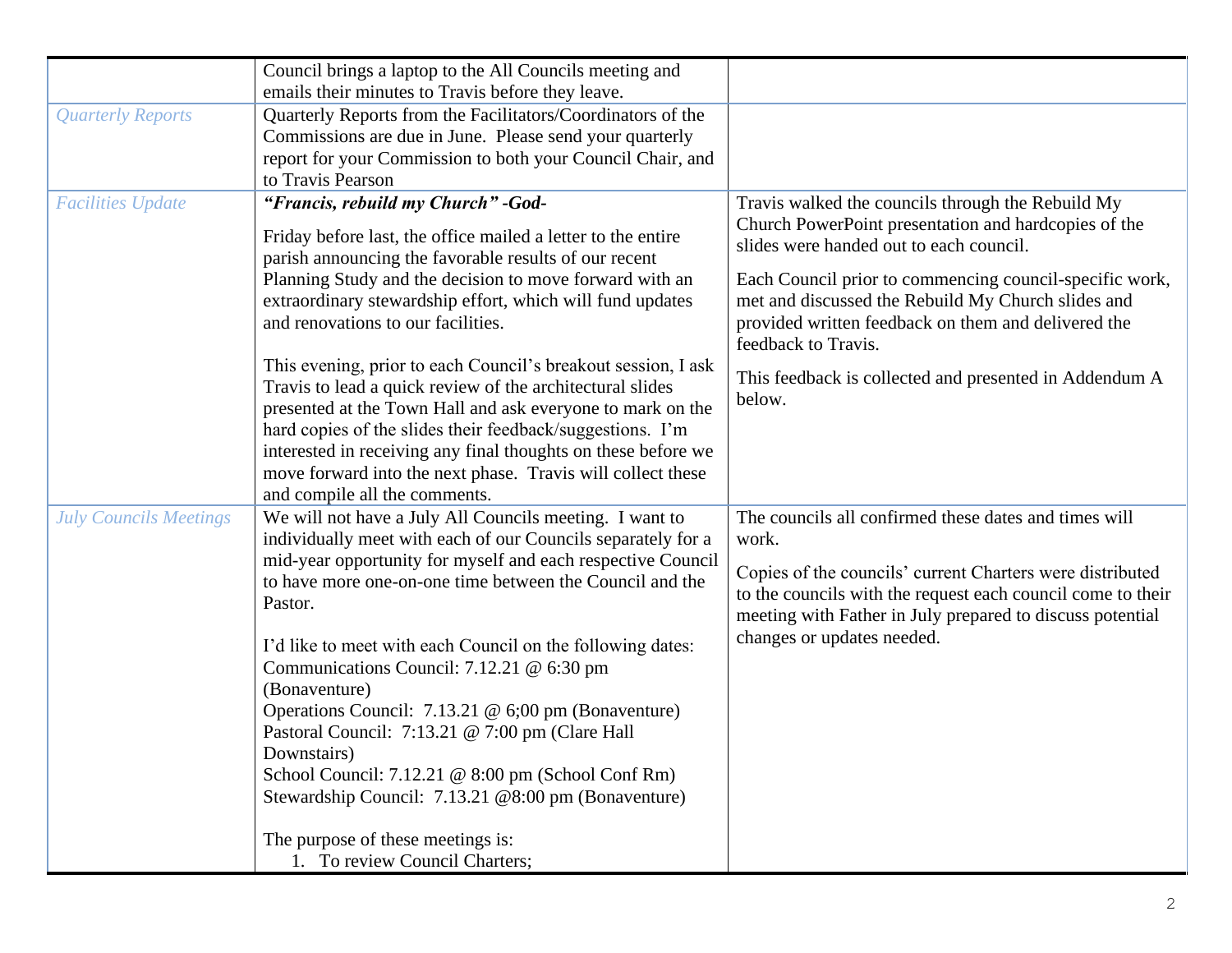| 2. To discuss Council Leadership and Secretarial work;<br>3. To have open discussion with the Pastor regarding<br>any needs of the Council. |  |
|---------------------------------------------------------------------------------------------------------------------------------------------|--|
| I ask the Chairs of each Council to email me to confirm the<br>above schedule will work.                                                    |  |

**DIOCESAN INFORMATION – None for this meeting FUTURE TOPICS FOR DISCUSSION FOLLOW UP DISCUSSIONS** 

*This section will be for those topics that require extended discussion, times for councils to speak individually, and for individuals to process information. These topics will be first introduced in "items for discussion" and then followed up on in successive councils' meetings under this section.*

| <b>MEMBERS</b> | Ann Walden, Fran Cook, Joe Shobe, Rebecca Vodola, Rick<br>Riggs, Aaron Leiker                                                                                                                                                 | <b>MEMBERS IN ATTENDANCE</b><br>Ann Walden, Fran Cook, Joe Shobe, Rebecca Vodola, Rick<br><b>Riggs</b>                                                                                                                                                                 |
|----------------|-------------------------------------------------------------------------------------------------------------------------------------------------------------------------------------------------------------------------------|------------------------------------------------------------------------------------------------------------------------------------------------------------------------------------------------------------------------------------------------------------------------|
| General        | Alexa starts June 14th but will be unable to attend the June<br>council meeting. Rebecca's last day is June 30th.<br>The Communications Council plans to gather to meet Alexa<br>sometime prior to Rebecca's last day at SFA. | We were wondering if Fr. Jarrod has contacted new<br>potential members to our council.<br>The council members will review the Charter prior to the<br>meeting with Fr. Jarrod in July, and comment on it;<br>Rebecca will upload the version to review to Google Docs. |
| Flocknote      | Rebecca should train Alexa as to how to encourage more<br>participation with Flocknote.                                                                                                                                       |                                                                                                                                                                                                                                                                        |

# **COMMUNICATIONS COUNCIL**

#### *Task Reports*

| . |  |
|---|--|

| m<br>Father to discuss<br>Charter<br>. he<br>meet with<br>the<br>$\sim$ ounci $\sim$<br>-W1ll |  |
|-----------------------------------------------------------------------------------------------|--|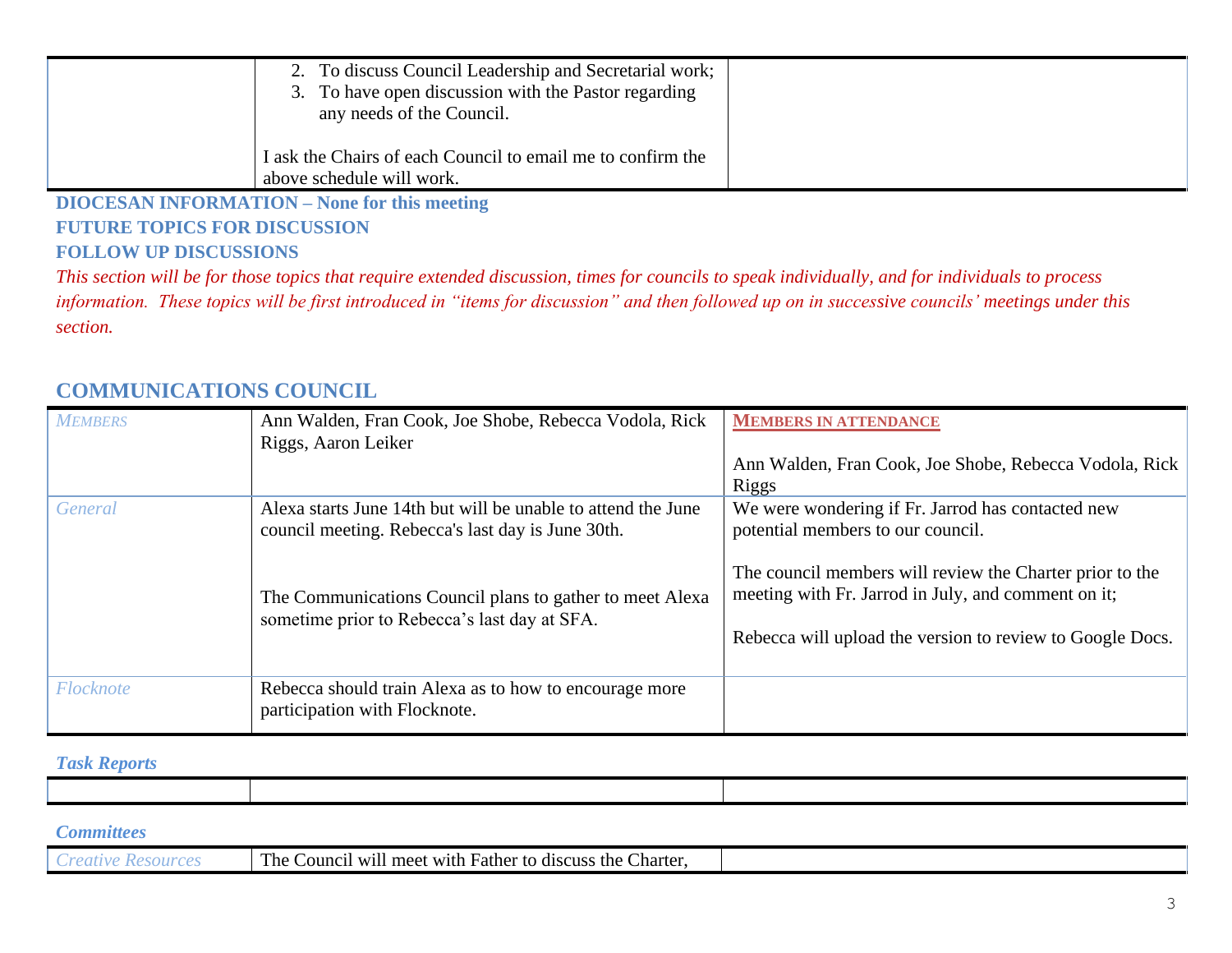|                | roles, and vision (see General Section above)                                                                                                                                                                                                                                                                                                                 |                                                                                                                                                                                                                                                                                                   |
|----------------|---------------------------------------------------------------------------------------------------------------------------------------------------------------------------------------------------------------------------------------------------------------------------------------------------------------------------------------------------------------|---------------------------------------------------------------------------------------------------------------------------------------------------------------------------------------------------------------------------------------------------------------------------------------------------|
| Internet       |                                                                                                                                                                                                                                                                                                                                                               | A short discussion took place regarding the reuse of an<br>article from a prior month. The last issue of the Vernacular<br>had an article for the parish picnic that was the same as it<br>was for the previous month. Joe will evaluate and decide<br>whether it is best to reuse or make a copy |
| Parish Library |                                                                                                                                                                                                                                                                                                                                                               |                                                                                                                                                                                                                                                                                                   |
| Vernacular     | The April issue of the Vernacular was made available on the<br>parish website in "blog" style and distributed within an e-<br>mail via Flocknote with links back to the parish website for<br>the full articles (it was not published as a PDF).<br>Going forward all future issues will be similar to the<br>April issue and will not include a PDF edition. |                                                                                                                                                                                                                                                                                                   |

# *Guilds*

| <b>Graphic Design</b>       |                                                                                                                                                                                                                                  |
|-----------------------------|----------------------------------------------------------------------------------------------------------------------------------------------------------------------------------------------------------------------------------|
| <b>Parish Photographers</b> |                                                                                                                                                                                                                                  |
| <b>Theologians</b>          | This guild is not part of our council and is instead part of<br>the Adult Ed and Formation commission of the Pastoral<br>Council, so we don't understand why it remains a guild on<br>our council.                               |
|                             | The org chart also reflects this guild is associated with<br>Adult Ed and Formation. When the org chart was being<br>developed, Joe recalled Fr. Jarrod wanted it to be<br>associated with Adult Ed, but that was some time ago. |
|                             | They should still be encouraged to submit articles to the<br>Vernacular, but do not need to be a part of the<br><b>Communications Council.</b>                                                                                   |
| <b>Video Productions</b>    |                                                                                                                                                                                                                                  |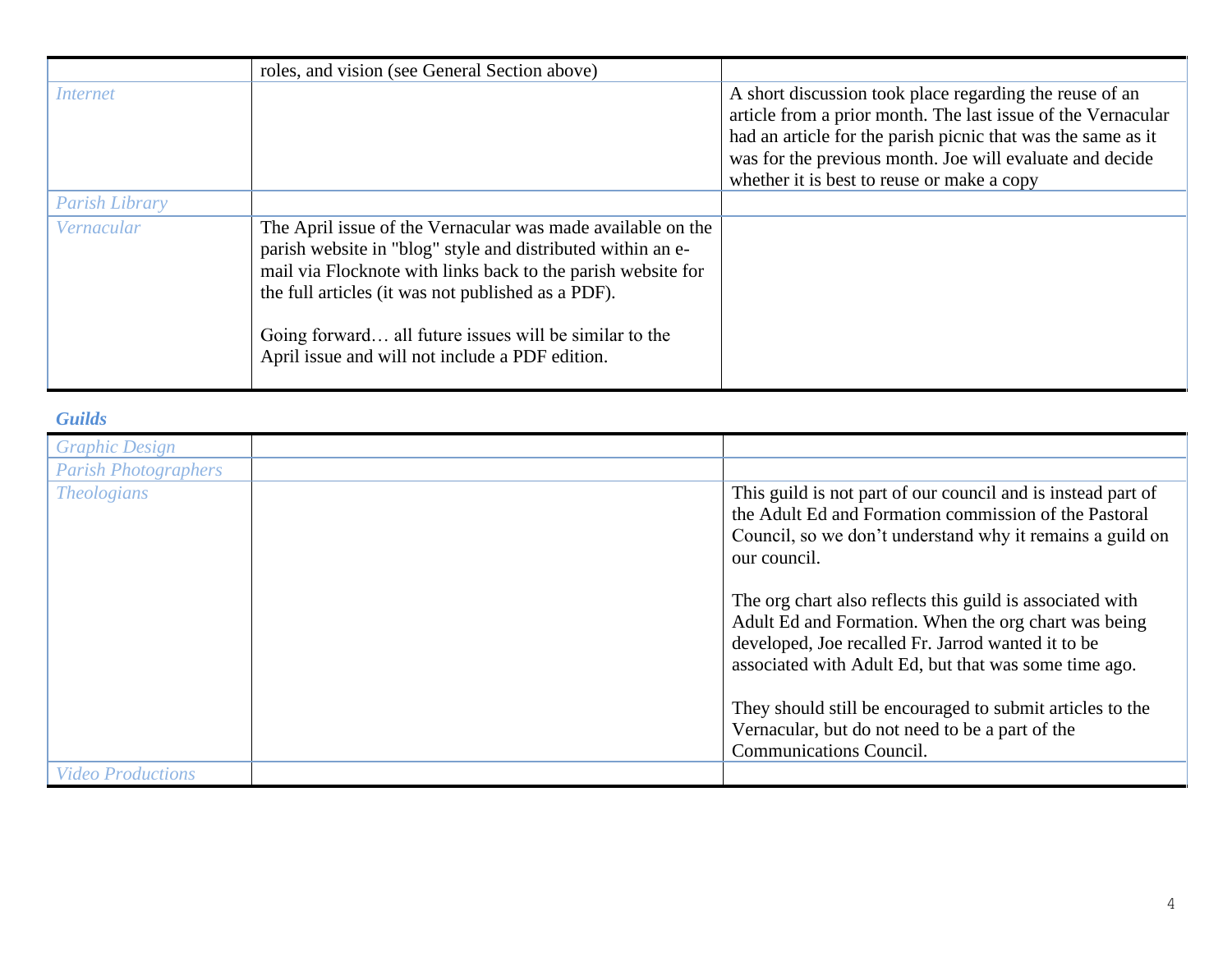# **OPERATIONS COUNCIL**

| <b>MEMBERS</b> | Mike Hybl (Chair), Pat Burns, Cheryl Koch, Julie Morgan,  | Members in attendance:                                |
|----------------|-----------------------------------------------------------|-------------------------------------------------------|
|                | Long Pham, Tina Lee, Brian Pascal, Stephanie Farley, Dana |                                                       |
|                | Leivian                                                   | Mike Hybl, Cheryl Koch, Julie Morgan, Long Pham, Tina |
|                |                                                           | Lee, Dana Leivian                                     |
|                |                                                           |                                                       |

### *General Discussion*

| General | Need candidates for open Vice Chair position | We first reviewed the slides for the Rebuild our Church<br>campaign and discussed improvements which were<br>submitted to Travis Pearson following our meeting. |
|---------|----------------------------------------------|-----------------------------------------------------------------------------------------------------------------------------------------------------------------|
|         |                                              |                                                                                                                                                                 |

#### *Tasks*

|  | We reviewed and approved the financials.                                                                                                          |
|--|---------------------------------------------------------------------------------------------------------------------------------------------------|
|  | As instructed in the meeting we will all read the Parish<br>Operations/Operations Council Charter and be ready to<br>discuss with Father in July. |

# *Committee Reports*

| <b>Facilities</b>                        |                                                                                                                                         |
|------------------------------------------|-----------------------------------------------------------------------------------------------------------------------------------------|
| <b>Finance</b>                           | We discussed looking over the current budget and sending<br>any questions to Pat or bringing them to our next meeting<br>on $7/13/21$ . |
| Parish Workday                           |                                                                                                                                         |
| <b>Planned Giving / Legacy</b><br>Giving |                                                                                                                                         |
| Porter (Locking-up)                      |                                                                                                                                         |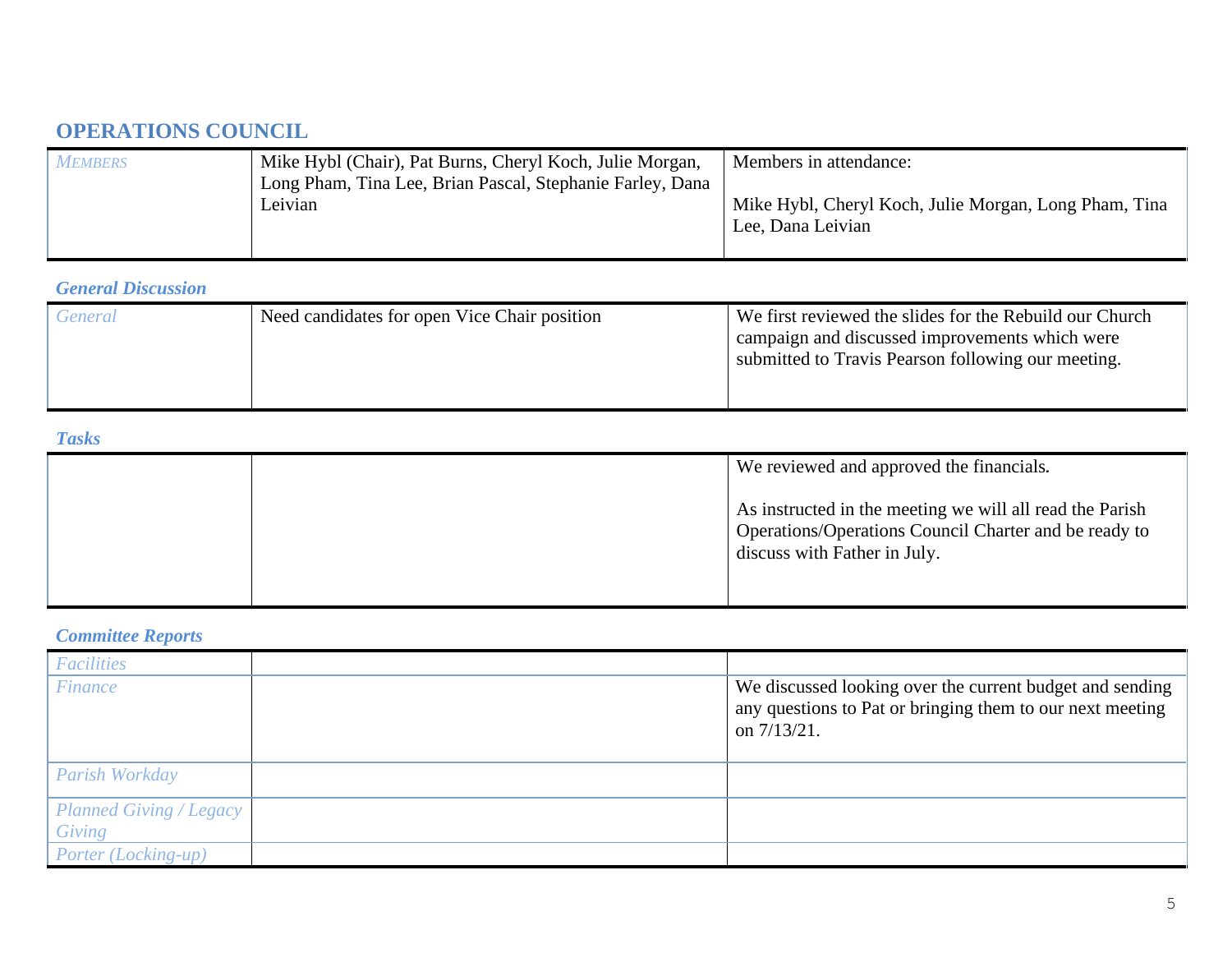### *Guilds*

A plan needs to be put in place to reach out to guilds and at least let them know that we are aware they have signed up. We also need a process by which the talents of the respective guilds can be coordinated and leveraged by the parish (Pat Malone). Can this endeavor be tasked to the Facilities Committee to plan, contact and coordinate?

| Architecture               |  |
|----------------------------|--|
| Carpentry                  |  |
| <b>Church Cleaning</b>     |  |
| <b>Computer Networking</b> |  |
| Electrician                |  |
| <b>General Maintenance</b> |  |
| <b>HVAC</b>                |  |
| <b>Interior Design</b>     |  |
| Landscaping                |  |
| Mowing                     |  |
| <b>Plants and Greenery</b> |  |
| (in doors)                 |  |
| <b>Security Systems</b>    |  |
| Woodworking / Metal        |  |
| fab                        |  |

# **PASTORAL COUNCIL**

| <b>MEMBERS</b> | Lisa Wyatt, Chair                                      | <b>Members in attendance:</b>                          |
|----------------|--------------------------------------------------------|--------------------------------------------------------|
|                | Randy Phelps - Vice Chair                              |                                                        |
|                | Johanna Forshee, Secretary                             | Lisa Wyatt, Chair; Randy Phelps, Vice Chair; Johanna   |
|                | Joan Collins, Adult Education & Formation Commission   | Forshee, Secretary; Heather Gregg, Liturgical Life     |
|                | Jim Carney, Affiliated Groups Commission               | Commission; Bryant & Sarah Winslow, Marriage &         |
|                | Heather Gregg, Liturgical Life Commission              | Family Life Commission; Nick Dash, Pastoral Care &     |
|                | Bryant & Sarah Winslow, Marriage & Family Life         | Special Needs, Commission; Sharon Stump, Respect Life  |
|                | Commission                                             | & Social Justice Commission; Emily Savage, Youth       |
|                | Nick Dash Pastoral Care & Special Needs Commission     | Commission and Travis Pearson, Ad Hoc.                 |
|                | JoAn Holmes, Prayer Commission                         |                                                        |
|                | Sharon Stump, Respect Life & Social Justice Commission | Absent:                                                |
|                | Kyle Loomis, Social Activities Commission              | Joan Collins, Adult Education & Formation Commission;  |
|                | Emily Savage, Youth Commission                         | Jim Carney, Affiliated Groups Commission; Jo An Homes, |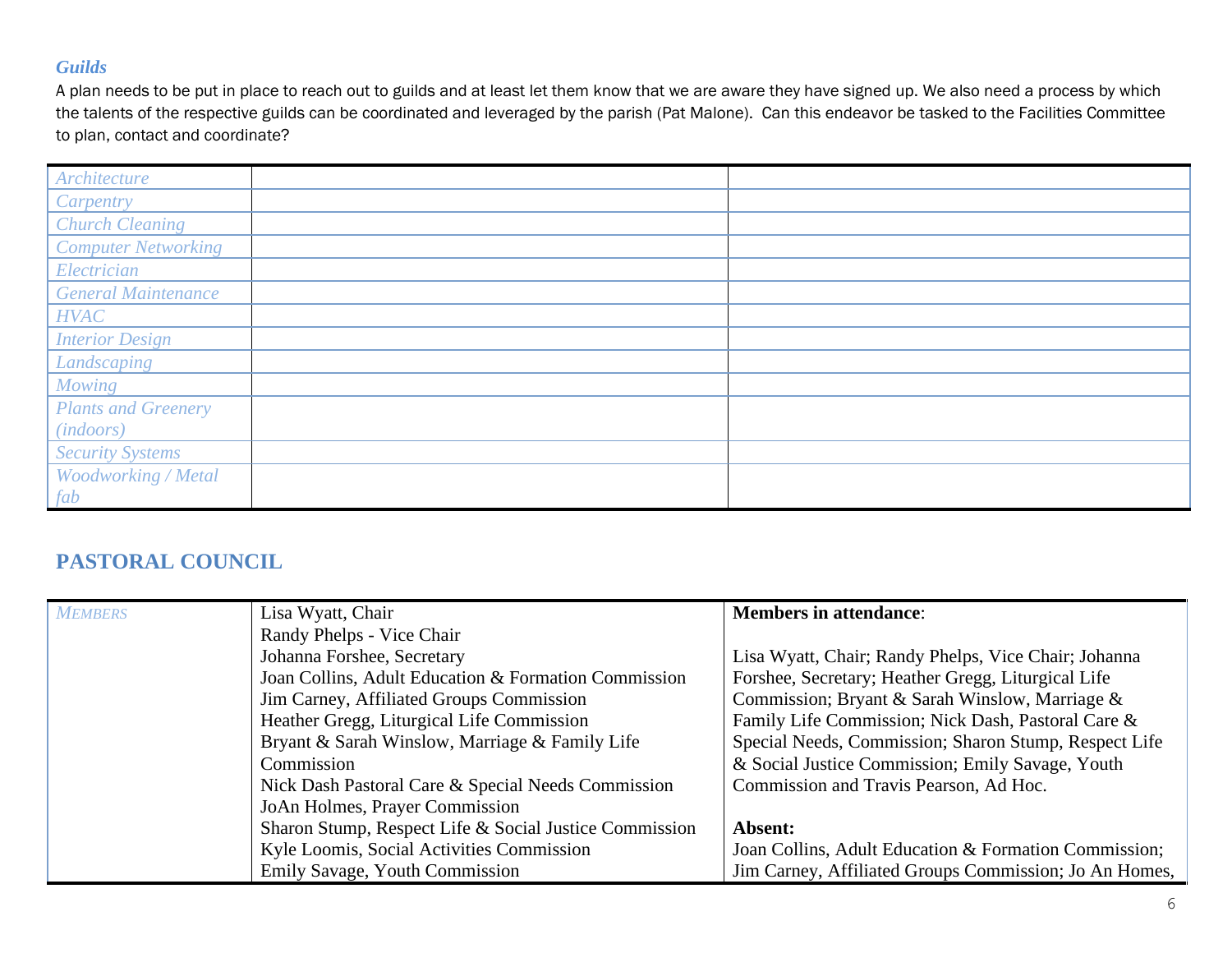|  | .ommission<br>oom18.<br>Activities<br>social<br>raver<br>vie |
|--|--------------------------------------------------------------|
|  | `ommission.                                                  |

## *General Discussion*

| <b>Open Positions</b>     | Randy Phelps is the new Vice-Chair for the Pastoral<br>Council. He has already begun transitioning into this role<br>and assisting his successors to his previous role in their<br>transition into that.<br>Bryant Winslow and Sarah Winslow agreed to take Randy's<br>previous position of Coordinator of the Marriage & Family<br>Life Commission. Please welcome Bryant and Sarah. | We readily welcomed Bryant and Sarah. Sarah reminded<br>Johanna that she was a former student when Johanna was<br>principal.<br>We applauded Randy Phelps for volunteering to be our<br>Vice Chair.                                                                                                                                                                                                                                                                                                                                                                                                                                                                                                                                                                                                                                                                                                                                                                                                                                                                                                                                                                                                   |
|---------------------------|---------------------------------------------------------------------------------------------------------------------------------------------------------------------------------------------------------------------------------------------------------------------------------------------------------------------------------------------------------------------------------------|-------------------------------------------------------------------------------------------------------------------------------------------------------------------------------------------------------------------------------------------------------------------------------------------------------------------------------------------------------------------------------------------------------------------------------------------------------------------------------------------------------------------------------------------------------------------------------------------------------------------------------------------------------------------------------------------------------------------------------------------------------------------------------------------------------------------------------------------------------------------------------------------------------------------------------------------------------------------------------------------------------------------------------------------------------------------------------------------------------------------------------------------------------------------------------------------------------|
| <b>General Discussion</b> |                                                                                                                                                                                                                                                                                                                                                                                       | The meeting opened at 6:30 p.m. Travis stated that Fr.<br>Jarrod was in Arizona on business and that Pat Burns was<br>on vacation and that he would lead the first part of the<br>meeting. He stated:<br>• Minutes are due no longer than one week after the<br>all-councils meeting. He stated that the school<br>council sent their minutes in following each<br>meeting before they adjourned. This was a<br>suggestion. However, minutes are due one week<br>after the meeting.<br>Travis stated that quarterly reports and documents<br>are due by the end of June. He asked that our<br>commission reports be sent to both the council<br>chair and to him.<br>Travis then reviewed the Rebuild My Church slides<br>we had seen previously. He asked that after he<br>reviewed the slides and answered questions, that<br>each council go over each proposed change and<br>discuss questions, suggestions, or other<br>comments. He gave each council approximately 20<br>minutes. However, it took most councils about one<br>hour.<br>Father proposed dates for individual councils to<br>meet with him in July. Travis asked if this would<br>work. There was agreement that this would work |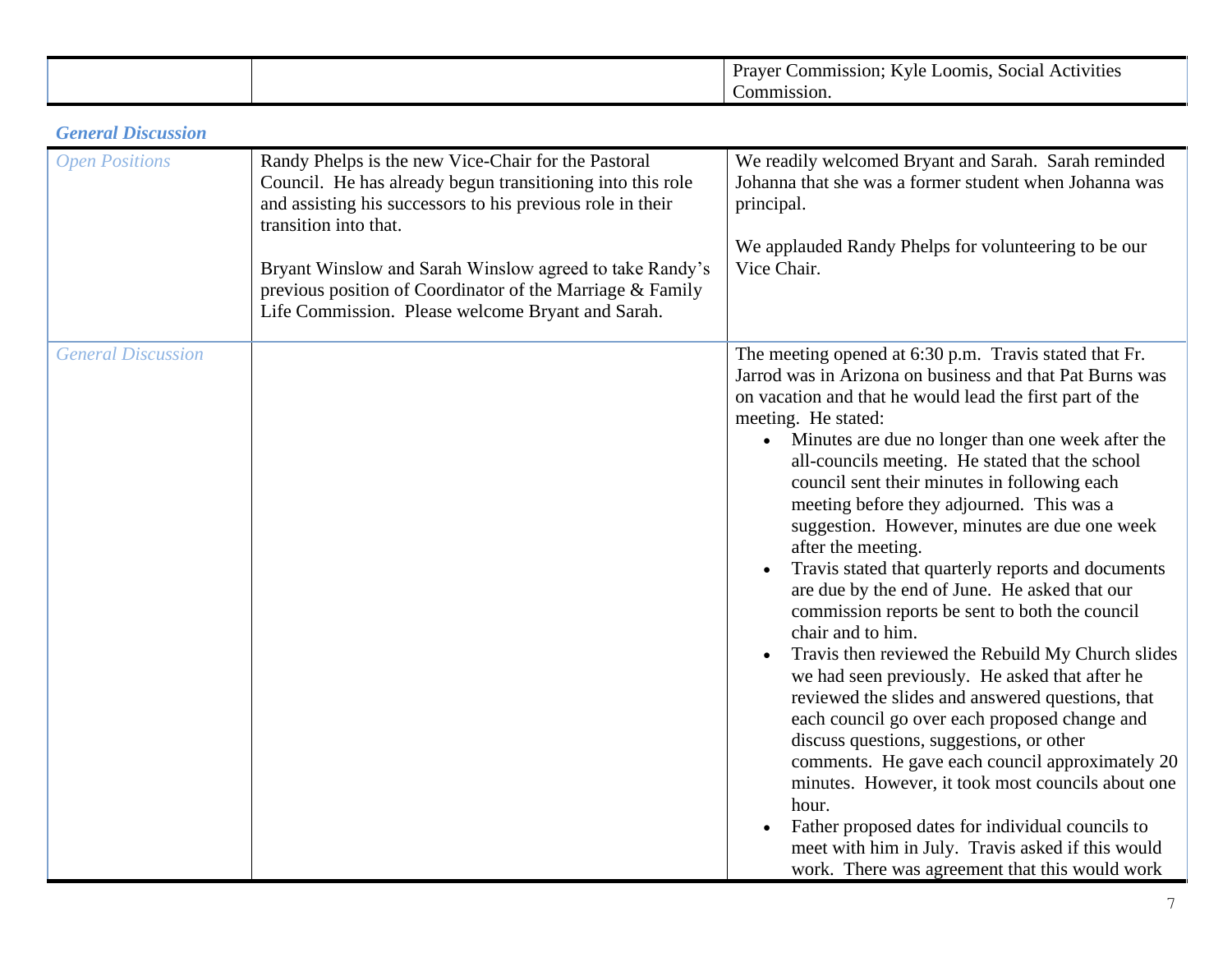|                            | at the proposed dates and times. Travis distributed<br>current council charters to all the councils with the<br>request each council review them prior to meeting<br>with Father in July to review them and make any<br>needed updates/changes. Pastoral Council<br>members will review the Pastoral Council Charter<br>and discuss any changes they may be needed.<br>After the Parish Council completed its comments<br>on the Rebuild My Church campaign (about an<br>hour discussion), we began with this month's<br>agenda. |
|----------------------------|----------------------------------------------------------------------------------------------------------------------------------------------------------------------------------------------------------------------------------------------------------------------------------------------------------------------------------------------------------------------------------------------------------------------------------------------------------------------------------------------------------------------------------|
| Quarterly Reports          | Quarterly reports due this month – please see<br>Commissions reports below.                                                                                                                                                                                                                                                                                                                                                                                                                                                      |
| <b>New Group Approvals</b> |                                                                                                                                                                                                                                                                                                                                                                                                                                                                                                                                  |

# *Task Reports*

| <b>Parish Picnic</b>                                                                                                                                                                                                                                                                                                                                                                                                                                                                                                                                                                                                                                                                                                                                                                                                                                                                                         |                                                                                                                                                                                                                                                                                                                                                                                                                                                                                                                             |
|--------------------------------------------------------------------------------------------------------------------------------------------------------------------------------------------------------------------------------------------------------------------------------------------------------------------------------------------------------------------------------------------------------------------------------------------------------------------------------------------------------------------------------------------------------------------------------------------------------------------------------------------------------------------------------------------------------------------------------------------------------------------------------------------------------------------------------------------------------------------------------------------------------------|-----------------------------------------------------------------------------------------------------------------------------------------------------------------------------------------------------------------------------------------------------------------------------------------------------------------------------------------------------------------------------------------------------------------------------------------------------------------------------------------------------------------------------|
| Lisa Wyatt, chair reviewed the planning for the Church<br>Picnic to be held on June 6, 2021 from 5:00-8:00 p.m.<br>She has purchased bubbles and colored chalk which<br>will be available for children 6 and under.<br>Food will be served between 5:00 and 6:00 p.m.<br>Water (in bottles) will be served due to pandemic<br>conditions.<br>It was recommended that we purchase the small<br>bottles for children and to eliminate waste.<br>Set up will begin after the 10:00 a.m. mass that<br>morning.<br>The nurses station was to be set up in Cana Hall, Lisa<br>was checking to see if this is still the case.<br>Lisa has reached out through the bulleting and Flock<br>note to notify parishioners and to get a more accurate<br>account of the number of people attending.<br>The Knights of Columbus will be cooking the food.<br>Lord's Diner ministry volunteers will help serve the<br>food. | Feedback was very positive. People were grateful to end the<br>pandemic and come together. Others were very pleased with<br>the simplicity and not having to move from activity to<br>activity. Suggestions for future parish picnics<br>included: having a definitive time to end the serving of<br>food. People were still coming for dinner after 7:00 p.m.<br>Lisa was especially grateful to the number of volunteers and<br>gave thanks to the wonderful youth groups that helped in<br>whatever way they were asked. |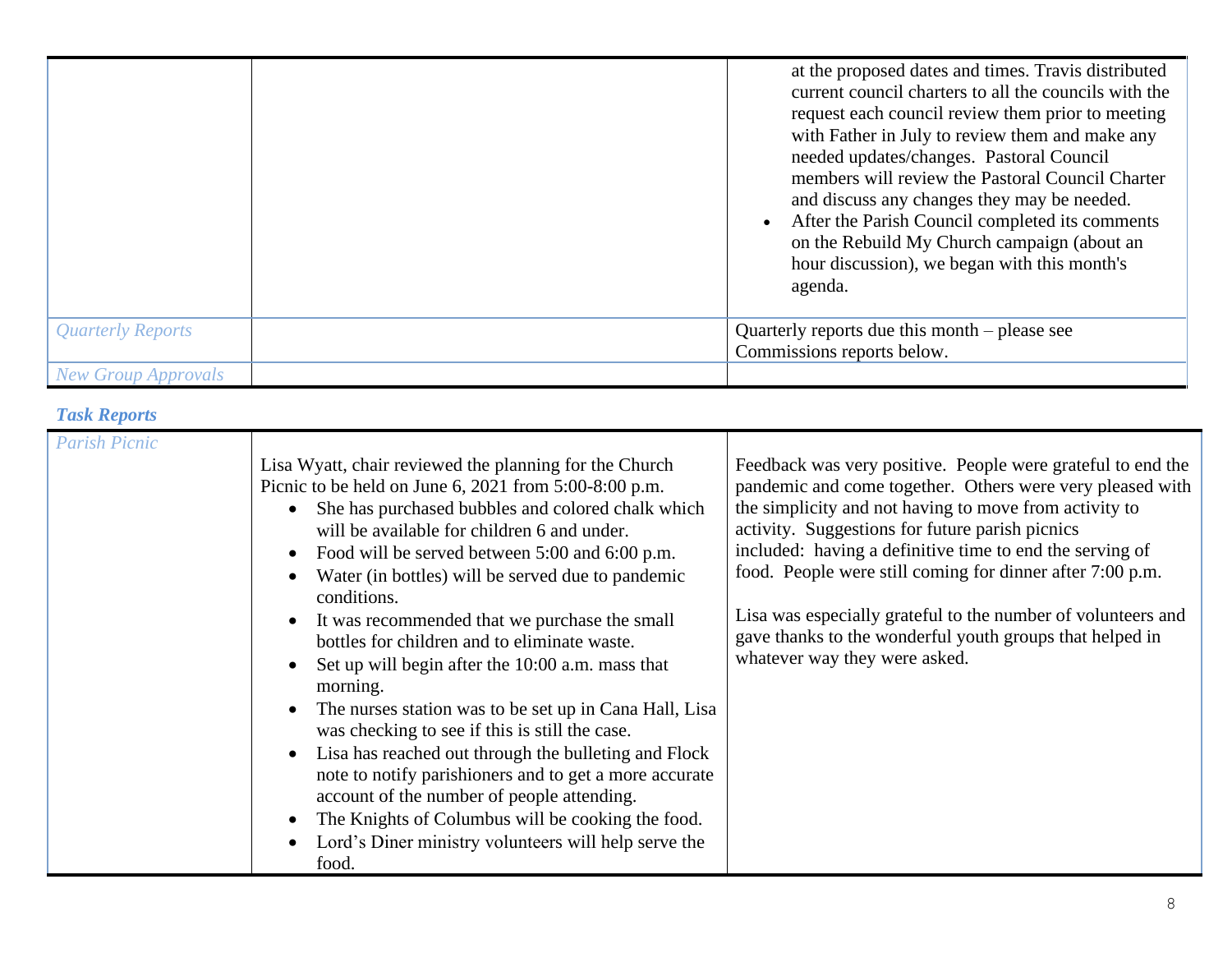| man<br>sand<br><sup>-</sup> ordering<br>Baair<br>⊿ <del>v</del><br>care<br>TOOK<br>* 100a.<br>ור^ י |  |
|-----------------------------------------------------------------------------------------------------|--|
|                                                                                                     |  |

# *Adult Formation Commission*

| <b>Adult Bible Study</b><br>Tuesday Bible Study |                               |  |
|-------------------------------------------------|-------------------------------|--|
| Friday Bible Study<br>Wednesday Evening /       |                               |  |
| <b>Sunday Morning Bible</b>                     |                               |  |
| Study                                           |                               |  |
| <b>Adult Education</b>                          |                               |  |
| <b>Called and Gifted</b>                        |                               |  |
| <b>FORMED</b>                                   |                               |  |
| <b>Harvest House</b>                            |                               |  |
| Kapaun's Men                                    |                               |  |
| Men's Prayer Group                              |                               |  |
| <b>Parish Mission</b>                           |                               |  |
| <b>RCIA/RCIC</b>                                |                               |  |
| <b>ACTS</b> retreat - Men                       | Oct 28-31, 2021 Confirmed     |  |
| <b>Upcoming Dates:</b>                          | Jul 7-10, 2022 Confirmed      |  |
| <b>ACTS</b> retreat - women                     | Sept 30-Oct 3, 2021 Confirmed |  |
| <b>Upcoming Dates:</b>                          | Jun 9-12, 2022 Confirmed      |  |
|                                                 |                               |  |

# *Affiliated Groups Commission*

| A Better Choice             |  |
|-----------------------------|--|
| <b>Birthline</b>            |  |
| <b>Catholic Charities</b>   |  |
| <b>Center of Hope</b>       |  |
| Courage - Encourage         |  |
| <b>Gerard House</b>         |  |
| <b>Guadalupe Clinic</b>     |  |
| <b>Habitat for Humanity</b> |  |
| <b>Knights of Columbus</b>  |  |
| <b>Legion of Mary</b>       |  |
| <b>Midwest Catholic</b>     |  |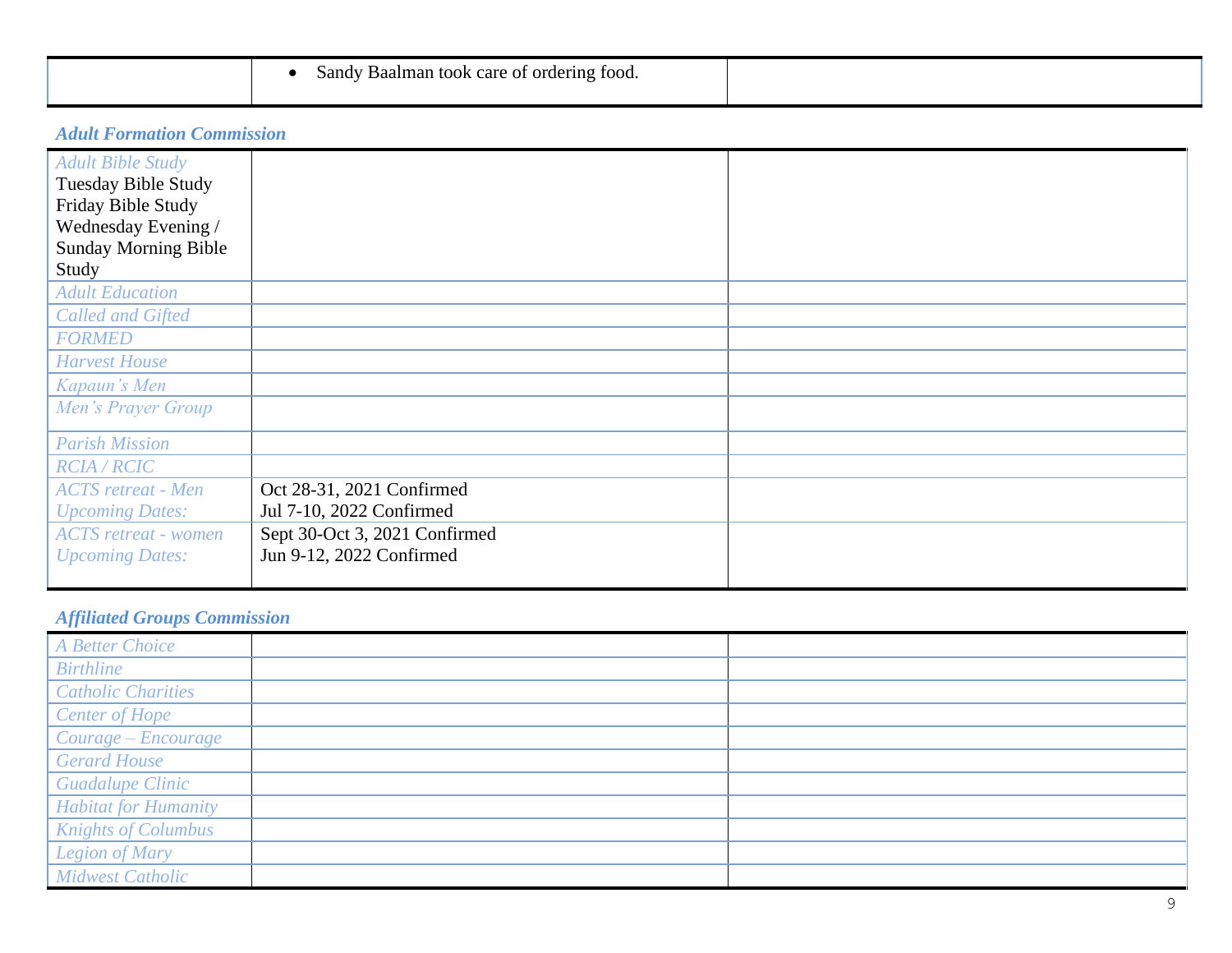| <b>Family Conference</b>        |  |
|---------------------------------|--|
| Padre Pio Group                 |  |
| Regnum Christi                  |  |
| Retrouvaille                    |  |
| Serra Club                      |  |
| <b>Seven Sisters Apostolate</b> |  |
| <b>Spiritual Life Center</b>    |  |
| <b>St. Anthony Family</b>       |  |
| <b>Shelter</b>                  |  |
| <b>St. Dismas Prison</b>        |  |
| <b>Ministry</b>                 |  |
| St. Theresa Lay                 |  |
| <b>Carmelites</b>               |  |

## *Marriage & Family Life Commission*

| <b>Financial Peace</b>   | We want to let the Pastoral Council know that we will be    |
|--------------------------|-------------------------------------------------------------|
| <b>University</b>        | starting our Summer Financial Peace University class        |
|                          | Thursday June 17th.                                         |
|                          |                                                             |
|                          |                                                             |
|                          | We also would like to express our gratitude that the parish |
|                          | is so generous with providing space for FPU to meet. Plus,  |
|                          | all the support.                                            |
|                          |                                                             |
|                          |                                                             |
|                          | If they know anyone who is interested in learning more      |
|                          | about handling their money God's way, please send them      |
|                          | our way.                                                    |
|                          |                                                             |
|                          | Thanks,                                                     |
|                          |                                                             |
|                          |                                                             |
|                          | Greg Tholstrup                                              |
|                          |                                                             |
| <b>Fighting for your</b> |                                                             |
| <b>Marriage</b>          |                                                             |
|                          |                                                             |
| Mary's Moms              | Been transitional over the past year but are meeting now    |
|                          | on Sunday evenings doing Walking with Purpose. Nikki        |
|                          | Wankum is no longer able to lead a weekday group but        |
|                          | hasn't found someone else willing yet.                      |
|                          |                                                             |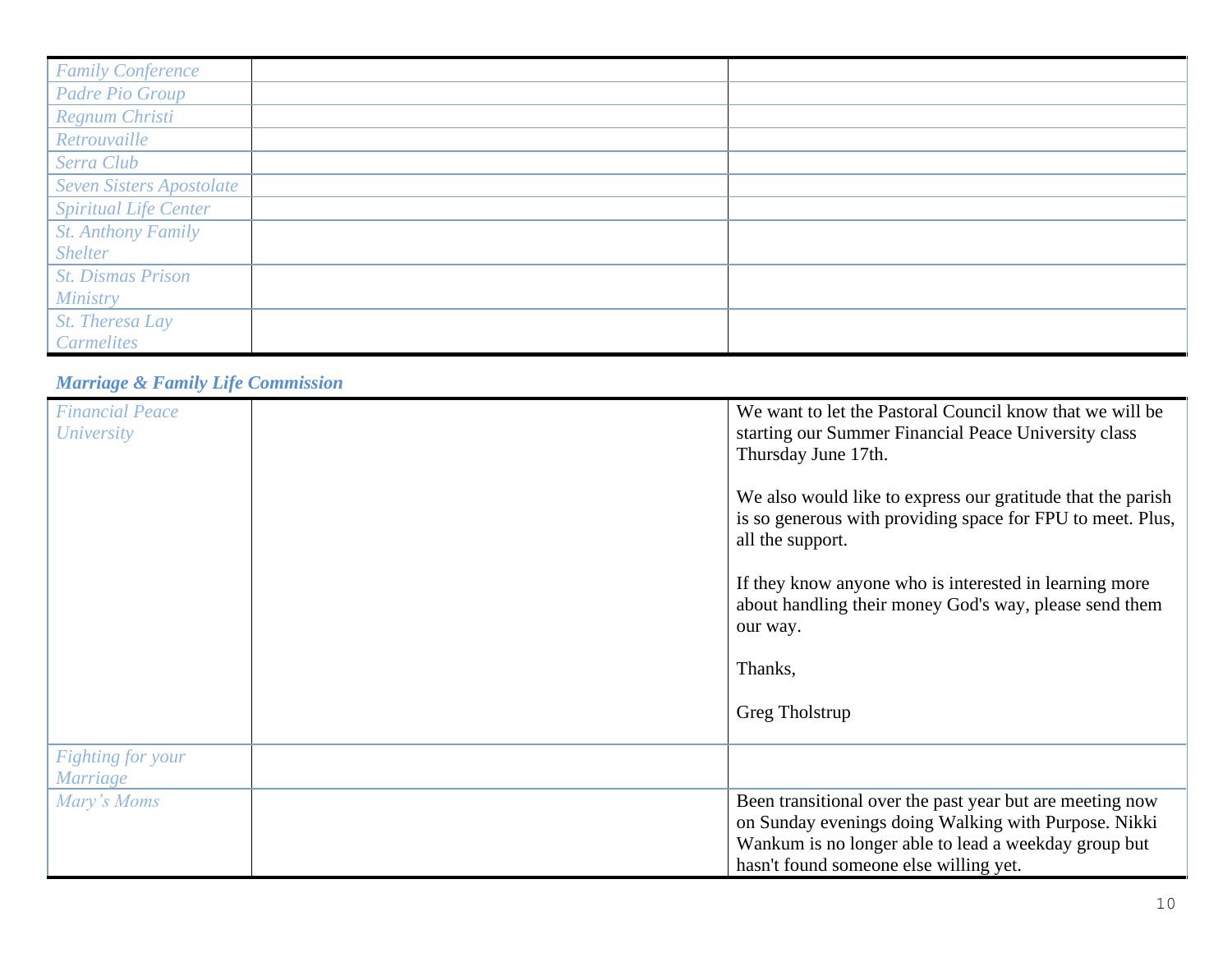| Mom's Day Out              |  |
|----------------------------|--|
| <b>Natural Family</b>      |  |
| Planning                   |  |
| Nursery – Babysitting      |  |
| <b>Wedding Anniversary</b> |  |
| Wedding Coordinators       |  |

# *Pastoral Care & Special Needs Commission*

| <b>Bereavement Committee</b> |                                                                               | Had a good first meeting recently, and no concerns at this<br>time.                                                                                                                                                                                                                                                                                                                                                                                                                                                     |
|------------------------------|-------------------------------------------------------------------------------|-------------------------------------------------------------------------------------------------------------------------------------------------------------------------------------------------------------------------------------------------------------------------------------------------------------------------------------------------------------------------------------------------------------------------------------------------------------------------------------------------------------------------|
| <b>Caring Hands</b>          |                                                                               | We're doing good! We've got one family that we're<br>serving right now. We might see about getting something<br>put into the bulletin and the social media pages to make<br>people more aware of our committee.                                                                                                                                                                                                                                                                                                         |
| <b>Charities Committee</b>   |                                                                               | The Charities Committee is pretty much back to normal,<br>with the exception of the Red Cross blood drives. They<br>are still being held in the bloodmobile. We just had one<br>this past Friday, July 9th, and had a good turnout.<br>We are currently sponsoring the Summer Harvest event<br>that collects and delivers donations from parishioners to<br>nine different charities.<br>As always, our volunteers are delivering Dillon's bakery<br>items to Guadalupe Clinic and donations to St. Anthony<br>Shelter. |
| <b>Communion Calls</b>       |                                                                               |                                                                                                                                                                                                                                                                                                                                                                                                                                                                                                                         |
| <b>Funeral Dinners</b>       | The Funeral Dinner group is aiming to restart these<br>beginning July $1st$ . |                                                                                                                                                                                                                                                                                                                                                                                                                                                                                                                         |
| <b>Homebound Ministry</b>    |                                                                               |                                                                                                                                                                                                                                                                                                                                                                                                                                                                                                                         |
| <b>Hospital Visits</b>       |                                                                               |                                                                                                                                                                                                                                                                                                                                                                                                                                                                                                                         |
| <b>Meals for Priests</b>     |                                                                               |                                                                                                                                                                                                                                                                                                                                                                                                                                                                                                                         |
| <b>Ministry with Persons</b> |                                                                               | In March of 2021, the Annual Mass for Persons with                                                                                                                                                                                                                                                                                                                                                                                                                                                                      |
| with Disabilities            |                                                                               | Disabilities was held at St. Catherine's with Bishop                                                                                                                                                                                                                                                                                                                                                                                                                                                                    |
|                              |                                                                               | Kemme present as well as a good turnout of participants.                                                                                                                                                                                                                                                                                                                                                                                                                                                                |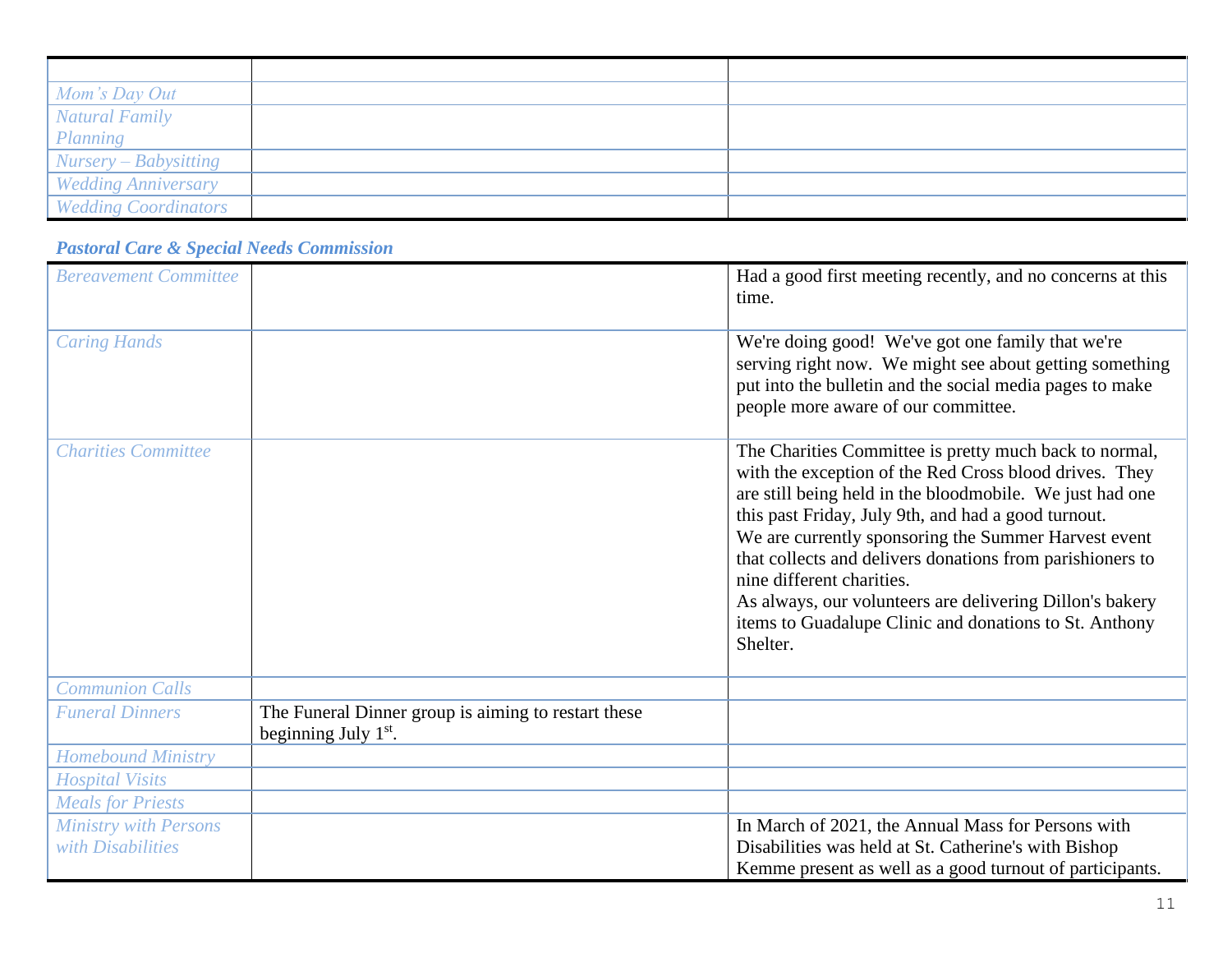|                                | Due to Covid we have not held meetings and nothing else<br>to report.                                                                                                                                                                                                                                                                              |
|--------------------------------|----------------------------------------------------------------------------------------------------------------------------------------------------------------------------------------------------------------------------------------------------------------------------------------------------------------------------------------------------|
| <b>Mourning Light Ministry</b> |                                                                                                                                                                                                                                                                                                                                                    |
| <b>Parish Nurse Ministry</b>   | Nurse committee are continuing to have 2 support<br>groups (Caregiving in dementias and Mental Health). We<br>are ready to check Blood Pressures after Masses in<br>September. The brides room has been re-purposed but<br>probably can work nonetheless. Nurses of this parish are<br>willing and able to contribute their skills to this parish. |
| Tobit's Ministry               | More people are attending, going great.                                                                                                                                                                                                                                                                                                            |

# *Prayer Commission*

### **Committees**

| 31 Club                       |                                       |
|-------------------------------|---------------------------------------|
| Flame of Love Rosary          | Active                                |
| Group                         |                                       |
| <b>Immaculate Heart of</b>    | Active                                |
| <b>Mary Rosary Group</b>      |                                       |
| <b>Marian Mantle Rosary</b>   | Active                                |
| Group                         |                                       |
| Novena for the                |                                       |
| <b>Deceased</b>               |                                       |
| Our Lady of Medjugorje        |                                       |
| <b>Prayer Group</b>           |                                       |
| <b>Parish Prayer</b>          |                                       |
| Committee                     |                                       |
| <b>Perpetual Adoration</b>    | Adorers needed for certain time slots |
| <b>Prayer Chain - Morning</b> |                                       |
| <b>Prayer Chain - Evening</b> |                                       |
| Prayer Chain - Email          |                                       |
| <b>Religious Vocations</b>    |                                       |
| Committee                     |                                       |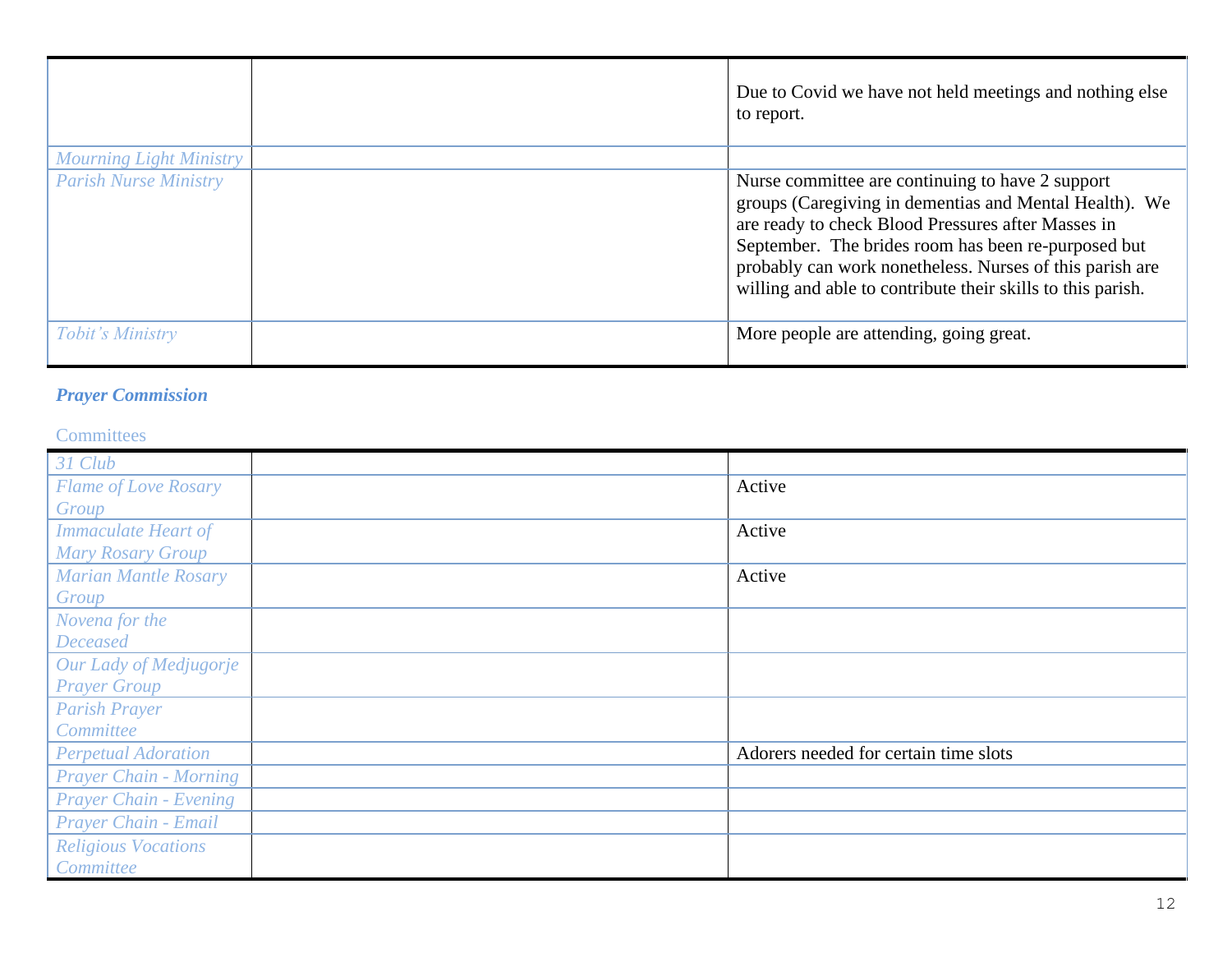| <b>Shekinah</b>                 | November $10^{th}$ , 2021 has been moved to Nov $3^{rd}$ , 2021 due |  |
|---------------------------------|---------------------------------------------------------------------|--|
|                                 | to the annual pastoral address.                                     |  |
| <b>Thursday Morning</b>         |                                                                     |  |
| <b>Rosary Group</b>             |                                                                     |  |
| <b>St. Francis Pet Blessing</b> |                                                                     |  |
| Vietnamese Prayer               |                                                                     |  |
| Group                           |                                                                     |  |
| Write to a Seminarian /         |                                                                     |  |
| <b>Religious Life Vocation</b>  |                                                                     |  |

# *Respect Life & Social Justice Commission*

| Compassion without                                |                                                                                                                                                                                                                                                                                                                                                                                                                                                                                                                                                                                                                        |
|---------------------------------------------------|------------------------------------------------------------------------------------------------------------------------------------------------------------------------------------------------------------------------------------------------------------------------------------------------------------------------------------------------------------------------------------------------------------------------------------------------------------------------------------------------------------------------------------------------------------------------------------------------------------------------|
| <b>Borders</b>                                    |                                                                                                                                                                                                                                                                                                                                                                                                                                                                                                                                                                                                                        |
| <b>Respect Life Committee</b>                     | Our next event is Respect Life Week which is the first or<br>second week in October and we will be discussing plans for<br>that.                                                                                                                                                                                                                                                                                                                                                                                                                                                                                       |
| Society of St. Vincent<br><b>DePaul</b>           | The Society of St. Vincent De Paul, (SVDP), continues to<br>meet every other week. We have one new member. As the<br>eviction moratorium has been lifted and utilities are now<br>able to shut off customers, we are becoming busier.                                                                                                                                                                                                                                                                                                                                                                                  |
| <b>St. Anthony Family</b><br><b>Shelter Meals</b> |                                                                                                                                                                                                                                                                                                                                                                                                                                                                                                                                                                                                                        |
| The Lord's Diner                                  | No changes at The Lord's Diner.                                                                                                                                                                                                                                                                                                                                                                                                                                                                                                                                                                                        |
| <b>Voter Registration</b>                         | The Voter Registration will not meet again until probably<br>October 2022 when the next election is held. I do have<br>new members who will be notified prior to election process<br>to help man tables at church. My wife and I have<br>purchased a home in the SEAS parish. After the first of the<br>year, we will probably move our membership to that parish,<br>therefore a new chairman will be needed for the Voter<br>Registration. Just letting you know in case you might hear<br>of someone interested in taking that role. I will be glad to<br>visit with anyone interested to explain what it is we do. |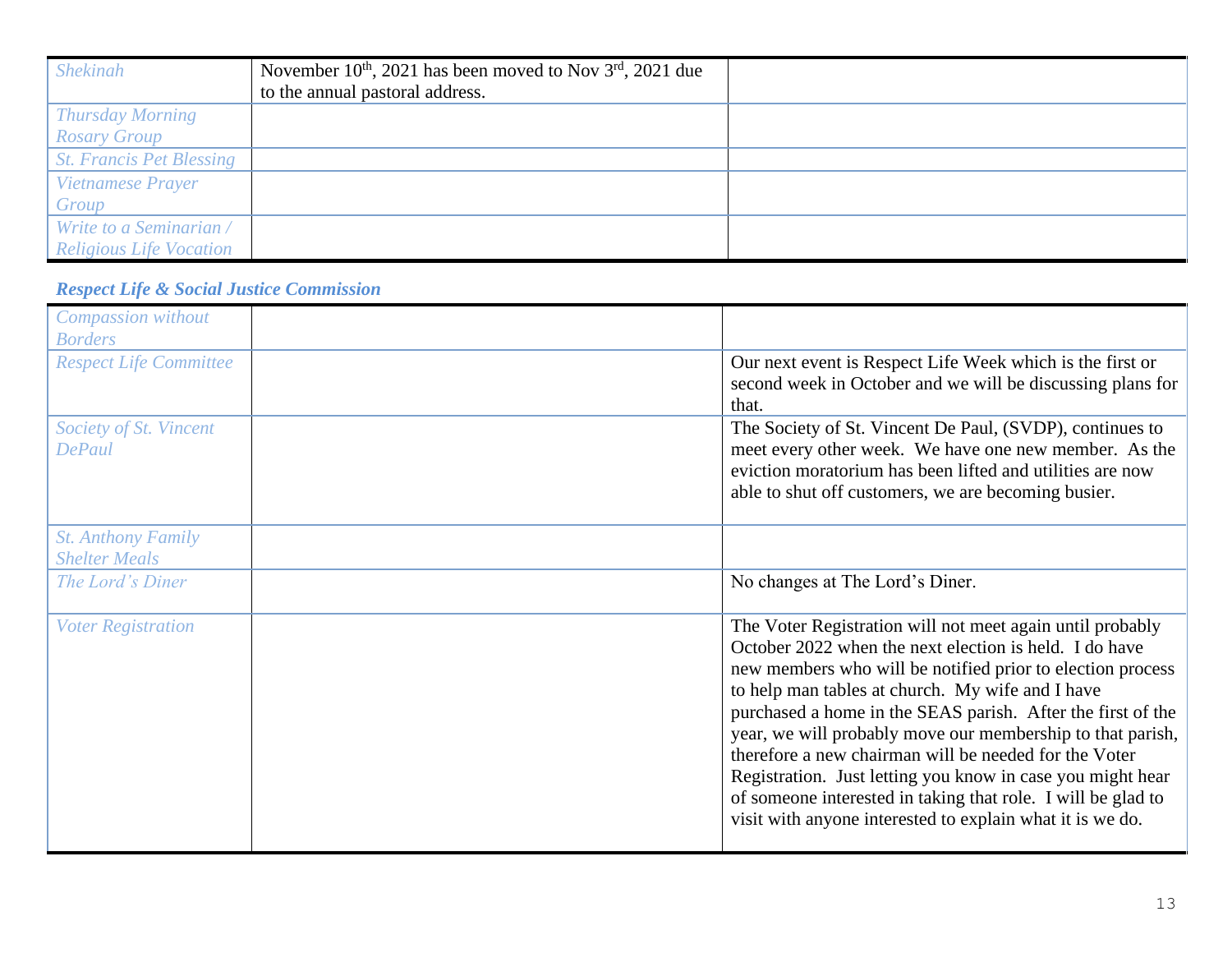## *Social Activities Commission*

| <b>Adult Basketball</b>  |           |
|--------------------------|-----------|
| Adult Volleyball and     |           |
| Pickleball               |           |
| <b>Family Fun Night</b>  |           |
| Mary and Martha Guild    | Active    |
| Event receptions         |           |
| Wedding receptions       |           |
| Mardi Gras Day Dance     |           |
| <b>Parish Picnic</b>     | See above |
| <b>Square Dance Club</b> |           |
| Women's Bowling          |           |

# *Youth Formation Commission*

| <b>Boy Scout Troop 762</b>    | Remain active – no needs/concerns                      |
|-------------------------------|--------------------------------------------------------|
| Church School – Life,         |                                                        |
| Light, and Love               |                                                        |
| Catechesis of the Good        | Moving forward, but no report.                         |
| <b>Shepherd</b>               |                                                        |
| <b>Cub Scout Pack 762</b>     | Active                                                 |
| Home School                   |                                                        |
| Knights of St. Hubert         | Active                                                 |
| <b>Little Flowers</b>         | Waiting for school to start up again before they start |
|                               | meeting again.                                         |
| <b>St. Theresa Girls Club</b> |                                                        |
| <b>Sunday School Pre-</b>     |                                                        |
| school                        |                                                        |
| <b>Totus Tuus</b>             | We will have Parish Totus Tuus the week of July 11-    |
|                               | 16. We will have Mass at 9am instead of 8am all week.  |

### Director Theresa Herman

| Parish School of |  |
|------------------|--|
| Religion         |  |

# Director Emily Savage

| $\overline{\phantom{a}}$<br>$\mathbf{X}$<br>our<br>this<br>averaged<br>events<br>have<br>s at most<br>/U K1dS<br>ОI |  |  |
|---------------------------------------------------------------------------------------------------------------------|--|--|
|                                                                                                                     |  |  |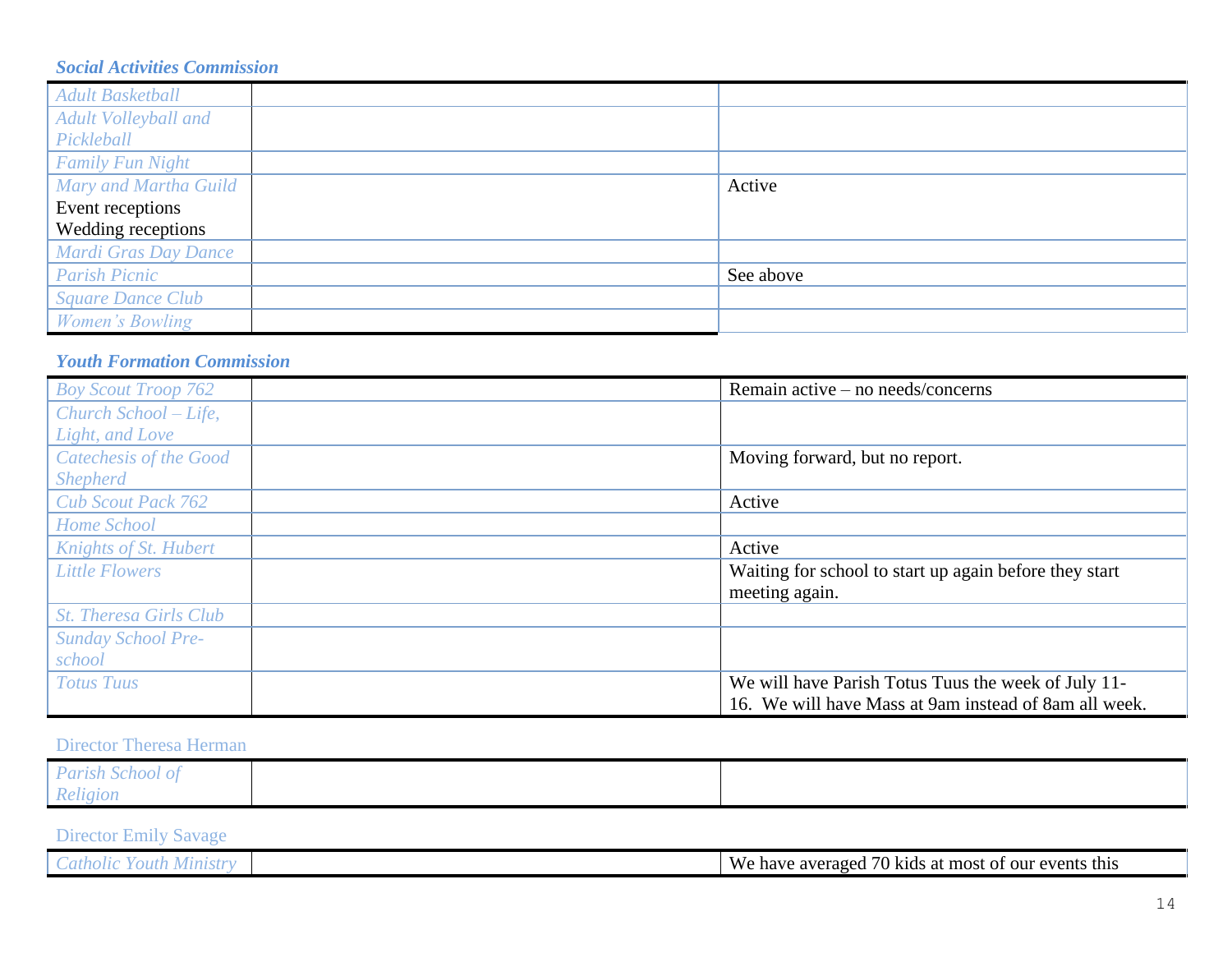| (CYM)                                    | summer. Everyone is happy to be back. A special shout out<br>to Long and the Knights of Columbus for all their help with<br>CYM!                     |
|------------------------------------------|------------------------------------------------------------------------------------------------------------------------------------------------------|
|                                          | We spent a week on Prayer and Action in June. We took 30<br>students and 10 adults. It was a great week!                                             |
| Confirmation<br>Preparation              | The weekend of November 13-14 we will have two<br>Confirmation Masses. We are looking at confirming about<br>80 students this fall. Super exciting!! |
| Junior Catholic Youth<br>Ministry (JCYM) |                                                                                                                                                      |
| Steubenville Youth<br>Conference         |                                                                                                                                                      |

*Liturgical Life Commission (Heather Gregg)*

| <b>Altar Servers</b><br><b>Master Servers</b> | Notes in Section reflect feedback for the June Quarterly<br>Report of Ministries. |
|-----------------------------------------------|-----------------------------------------------------------------------------------|
| <b>Master of Ceremonies</b>                   |                                                                                   |
|                                               | Started with only a Master Server & have since added grade                        |
|                                               | school Servers to have 2 Servers per Mass.                                        |
|                                               |                                                                                   |
|                                               | We will be adding a 3rd Server as soon as the dispensation                        |
|                                               | is lifted                                                                         |
| Elijah Cup                                    | Started up in May                                                                 |
| <b>Extraordinary Ministers</b>                | We are running smoothly with 2 Extraordinary Ministers of                         |
| of Holy Communion                             | Holy Communion per Mass.                                                          |
| Lectors                                       | 57 of 178 Lectors have returned. We just added 5:30                               |
|                                               | Lectors back in along with the weekend Lectors.                                   |
|                                               |                                                                                   |
|                                               | Had two training sessions for new lectors. 7 attended.                            |
|                                               | Travis to request again return for ministers post lifting of                      |
|                                               | dispensation. Possibly another training session for people                        |
|                                               | returning after lifting of dispensation - mid/late summer?                        |
| <b>Liturgical Vestments</b>                   | It is going very well. No Problems to report.                                     |
| and Fabrics                                   | Sign up for the year went well, Full sign up. Anita made                          |
|                                               | Statue cover labels last year and Elizabeth was able to stitch                    |
|                                               | them on this year. Should make the Lenten covering of                             |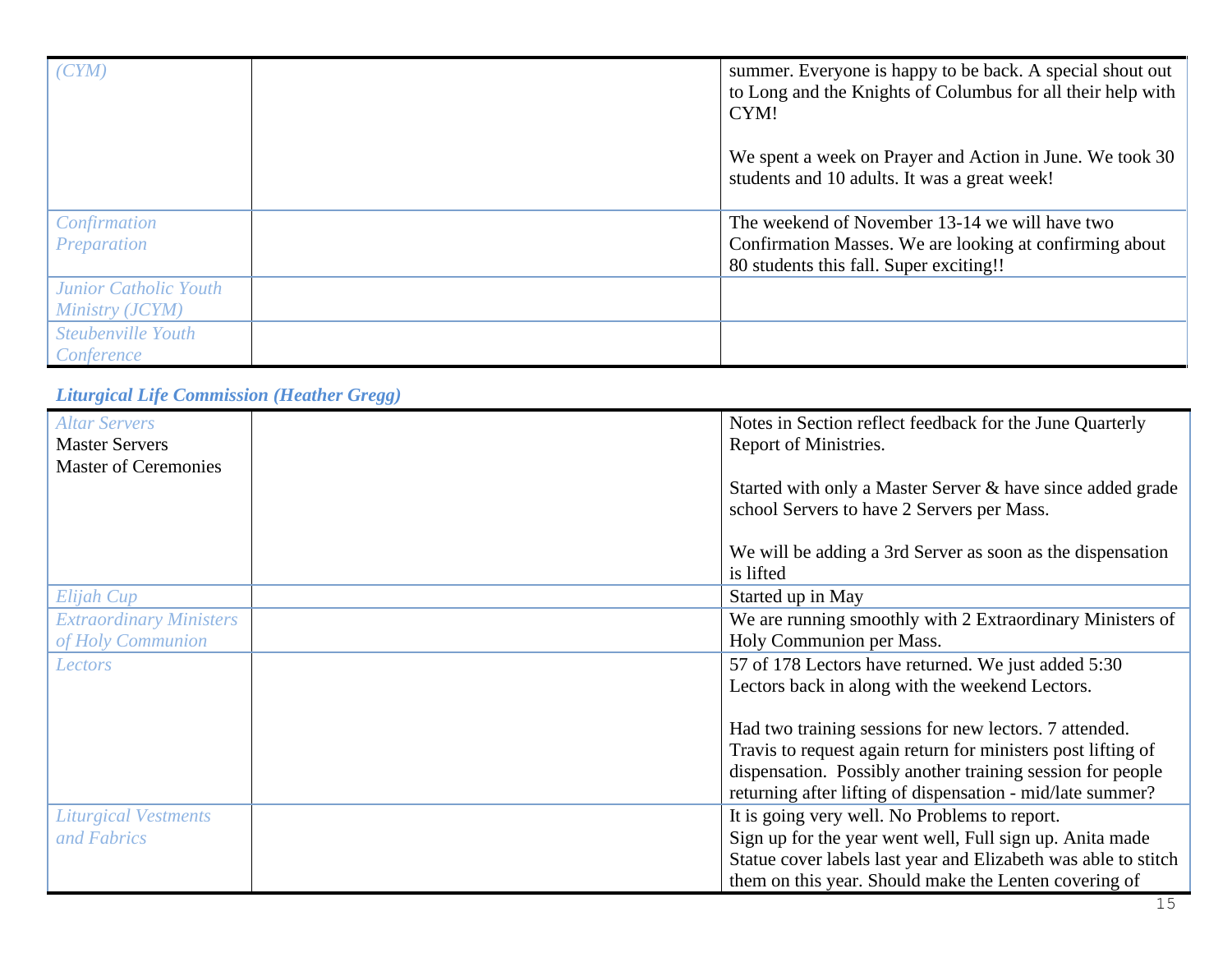|                          | statues go much smoother. New Credence table covers were<br>made in brown. Enough material was left to make a hand<br>sanitizer cover. Anita made a set of traveling Chasubles for<br>the Rectory.                                                                                                                                                                                  |
|--------------------------|-------------------------------------------------------------------------------------------------------------------------------------------------------------------------------------------------------------------------------------------------------------------------------------------------------------------------------------------------------------------------------------|
|                          | Needs:<br>Find volunteers for mending chasubles, lace on neck. Make<br>more linens, low on pacificators and corporals. Find a<br>solution for Baptismal towels. I need to buy more hand<br>finger towels that go missing, they are rather pricey and<br>takes time for the red cross to be embroidered on them.<br>Maybe baby wash clothes to be given to each baptismal<br>family? |
| Liturgy of the Hours     | It is going very smoothly thanks to our Priests who lead this<br>ministry throughout the day                                                                                                                                                                                                                                                                                        |
| <b>Offertory Gifts</b>   |                                                                                                                                                                                                                                                                                                                                                                                     |
| <b>Parish Prayer Box</b> |                                                                                                                                                                                                                                                                                                                                                                                     |
| <b>Pre-Mass Rosary</b>   | Everything is going fine. Helen Cole simply filled in for                                                                                                                                                                                                                                                                                                                           |
| Leader                   | anyone scheduled who was not yet attending Mass                                                                                                                                                                                                                                                                                                                                     |
| <b>Sacristans</b>        | All Sacristans have run smoothly since we restarted. Have                                                                                                                                                                                                                                                                                                                           |
|                          | found some new people to fill in for those unavailable                                                                                                                                                                                                                                                                                                                              |

# Director Rev. C. Jarrod Lies

| <i><b>Extraordinary Form</b></i> |  |
|----------------------------------|--|
| <b>Masses</b>                    |  |
| <b>Healing Masses and</b>        |  |
| <b>Services</b>                  |  |
| Liturgical Calendar              |  |

# Director Sr. Stephanie

| hoirs |  |
|-------|--|
| .     |  |

# **SCHOOL COUNCIL**

| <b>MEMBERS</b> | Carissa Palacioz-Domebo, Chrissy Engel, Billy Lubbers, | Members in attendance:                            |
|----------------|--------------------------------------------------------|---------------------------------------------------|
|                | Matt Voegeli, Sara Adams, Ramon Reynaga, Bernadette    | Matt Voegeli, Ramon Reynaga, Megan Davis, Carissa |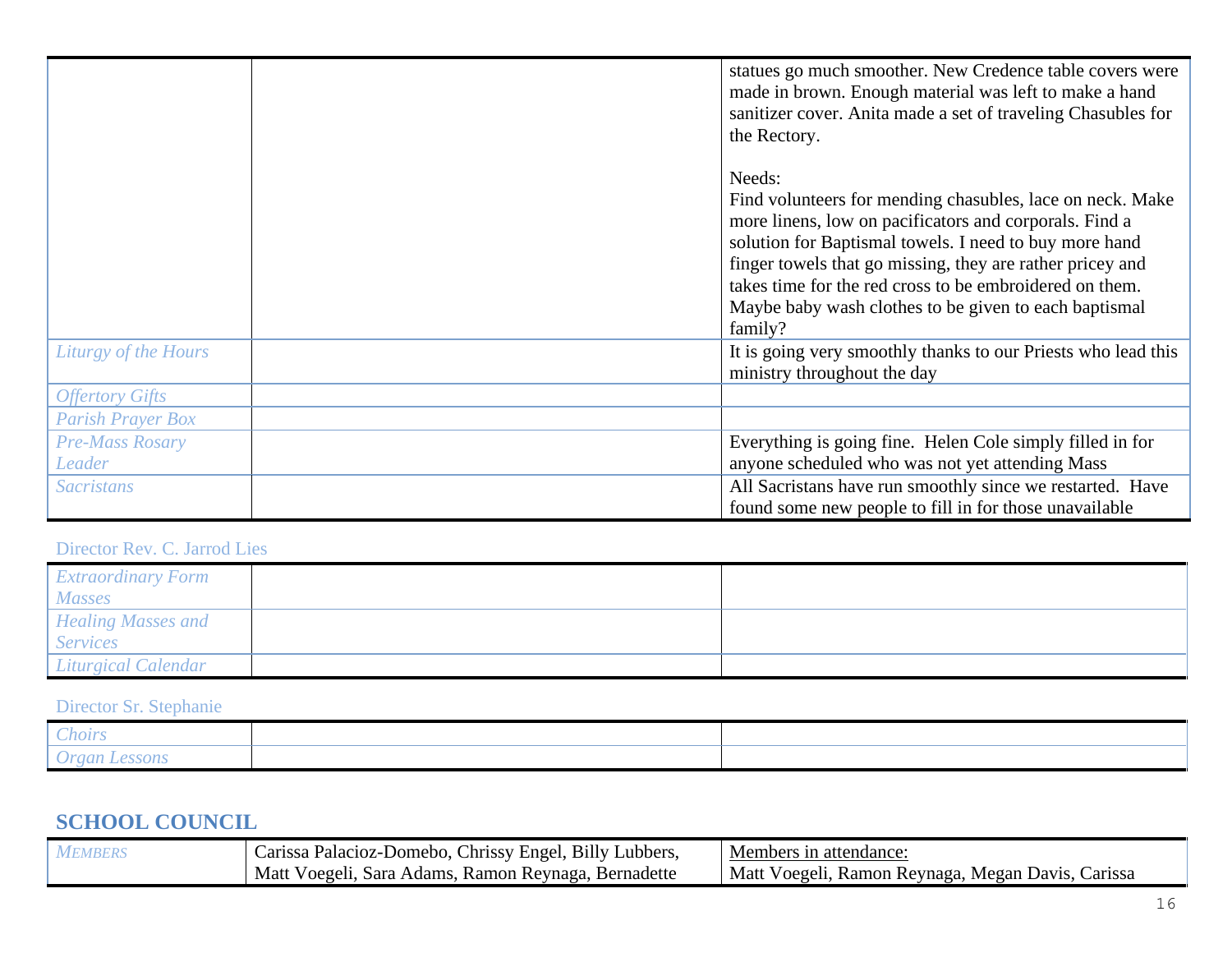| Chad<br>Walter,<br>COX:<br>Marv<br>Woydziak<br>Kristin<br>Hauserman:<br>11Z | Walter.<br>Palacioz-Domebo.<br>Wovdziak.<br><b>Bernadette</b><br>LiZ<br>. Mar |
|-----------------------------------------------------------------------------|-------------------------------------------------------------------------------|
| Megan<br>arter:<br>Davis                                                    | Carter                                                                        |

# *General Discussion*

| <b>New Members</b>           |                                                                                                 | Brainstormed new members. School Council was left off<br>stewardship form and will be added back for stewardship |
|------------------------------|-------------------------------------------------------------------------------------------------|------------------------------------------------------------------------------------------------------------------|
|                              |                                                                                                 | form next cycle.                                                                                                 |
| <b>Home Visit Volunteers</b> | Mary Carter, Megan Davis                                                                        |                                                                                                                  |
| <b>Pastoral Address</b>      |                                                                                                 |                                                                                                                  |
| Alumni Outreach              | Carissa Palacioz-Domebo                                                                         | <b>Discussed Neon CRM</b>                                                                                        |
| Principal's Report           | New Hires:                                                                                      | Resignations: Julie Owen, office staff<br>Kelly Mooney, Middle School Spanish Teacher                            |
|                              | <b>Josh Hermes- Music and Band</b>                                                              |                                                                                                                  |
|                              | Katie Draskovich- Music and Choir                                                               | Date confirmed for July meeting with Fr. Jarrod.                                                                 |
|                              | Kari Weller- p/t 6 <sup>th</sup> grade Social Studies and Religion                              | Brainstormed ideas to make council more effective.                                                               |
|                              | Liz Woydziak- 6 <sup>th</sup> grade ELA                                                         | ~ focus on one or two areas of the strategic plan                                                                |
|                              | Jennifer Kephart-Resource Teacher EANS                                                          | ~ develop alumni database                                                                                        |
|                              | Randi Krier-Resource Teacher EANS                                                               |                                                                                                                  |
|                              | Joan Hampton-Resource Teacher EANS                                                              | Majority of time spent on reviewing Rebuild My Church                                                            |
|                              | Candice Urban-Paraprofessional EANS                                                             | plans and adding comments.                                                                                       |
|                              | Trisha Knoblach-Paraprofessional EANS<br>Alexa Smith--Director of Communication and Advancement |                                                                                                                  |
|                              | PowerSchool Coordinator                                                                         |                                                                                                                  |
|                              | P/T MTSS                                                                                        |                                                                                                                  |
|                              | F/T MTSS                                                                                        |                                                                                                                  |
|                              |                                                                                                 |                                                                                                                  |
|                              | Suggested Advancement Timeline and Goals shared                                                 |                                                                                                                  |
|                              | EANS- fully funded= \$831,744                                                                   |                                                                                                                  |
|                              | 7 <sup>th</sup> Grade Girls—4x100 SFA and CSAL record!                                          |                                                                                                                  |
|                              | Frozen, Jr—highlighted our talented students                                                    |                                                                                                                  |
|                              | Calendar:                                                                                       |                                                                                                                  |
|                              | May 21 <sup>st</sup> —first all school Holy Mass at 9:00 am                                     |                                                                                                                  |
|                              | May 25 <sup>th</sup> —8 <sup>th</sup> grade graduation at 7:00 pm                               |                                                                                                                  |
| <b>School Anniversary</b>    | Celebrating 60 years. Date needs to be set, planning                                            | Begin planning in July with date set on calendar.                                                                |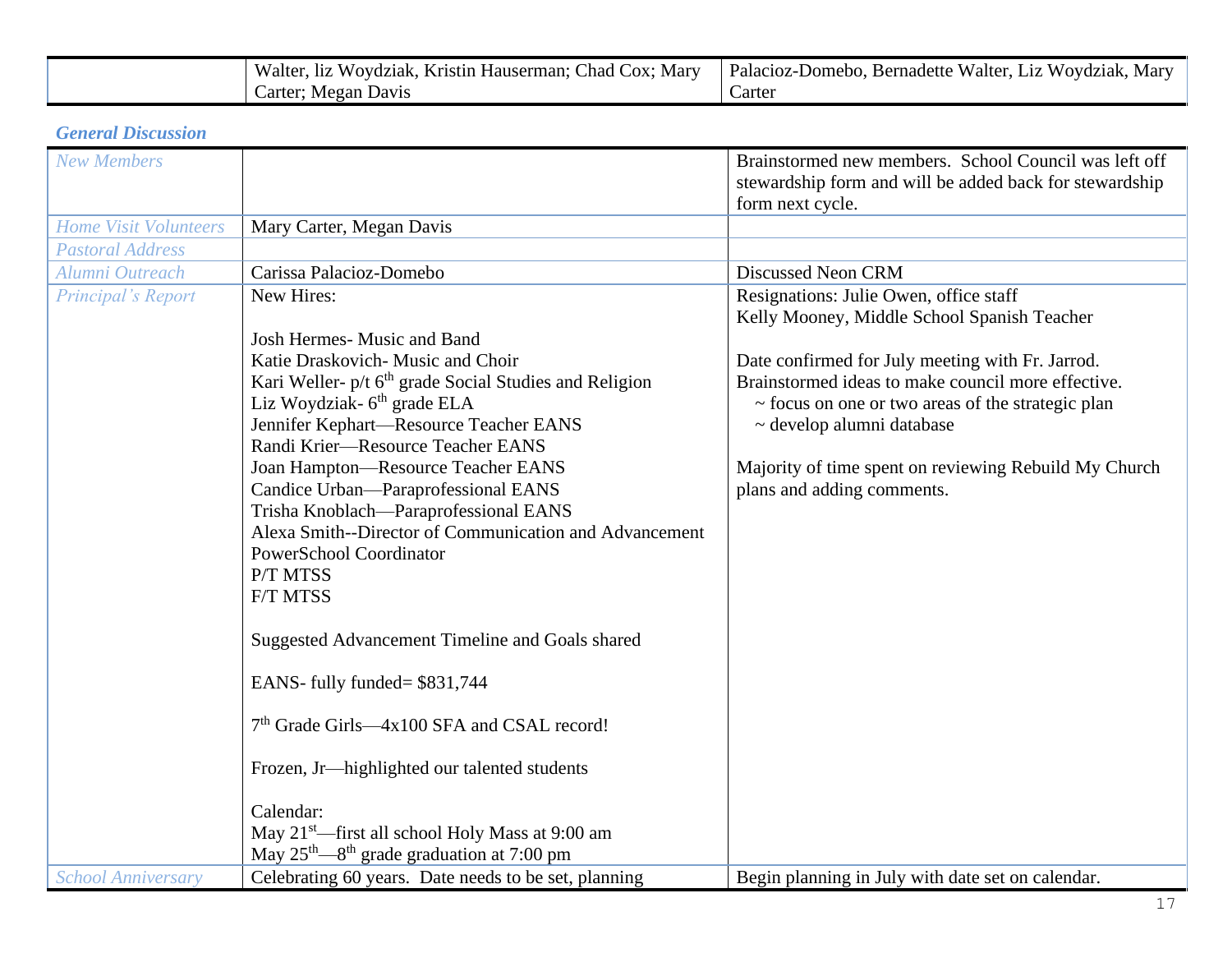| Carter<br>committee<br>names to<br>Mrs.<br>needed.<br>send |  |
|------------------------------------------------------------|--|
|                                                            |  |

# *Tasks*

| $\sim$ $\alpha$ $\epsilon$ .<br>$\sim$ 1.1 $\sim$<br>$\cdot$ , $\cdot$ , $\cdot$ , $\cdot$ | .<br>Advancement<br>under<br>Goals<br>adding<br>$\sim$ onsidering $\sim$ |  |
|--------------------------------------------------------------------------------------------|--------------------------------------------------------------------------|--|
|                                                                                            | Goals<br>Communication                                                   |  |

## *Committees*

| Academics/Enrollment             |  |
|----------------------------------|--|
| <b><i><u>Catholicity</u></i></b> |  |
| <i>Communications</i>            |  |
| Facilities                       |  |
| I'echnology                      |  |

# **STEWARDSHIP COUNCIL**

| <b>MEMBERS</b> | Winston and Sally Kenton, Sandi Baalman, Steve and Julia | Members in attendance:                                 |
|----------------|----------------------------------------------------------|--------------------------------------------------------|
|                | Herman, Vince and Misty Vopat, Stan and Christina Bluml, |                                                        |
|                | Dan and Lori Hamel, Jerrod and Alison Schuster, Vicki    | Sandi Baalman, Stanley & Christina Bluml, Dan Hamel,   |
|                | Keller                                                   | Vicki Keller, Jerrod Schuster, Vince & Misty Vopat and |
|                |                                                          | Winston Kenton.                                        |

# *General Discussion*

| Council members attended the Town Hall Meeting that took      | <b>Rebuild Our Church Fundraising Campaign and SFA</b>        |
|---------------------------------------------------------------|---------------------------------------------------------------|
| place in lieu of All Councils meetings. The Town Hall         | <b>Stewardship Revitalization</b>                             |
| conveyed to parishioners the capital projects being discussed | Discussion was held about how the campaign may or may not     |
| for SFA.                                                      | affect efforts to increase Stewardship and parent             |
|                                                               | participation. Rebuild Our Church is an extraordinary effort, |
| Members observed reaction/comments from parishioners and      | and the council should keep going with our efforts to improve |
| gave feedback to Vince Vopat via email. See below summary     | SFA Stewardship. The council discussed starting Stewardship   |
| of the feedback that Vince gave to Father Jarrod and Pat      | renewal efforts earlier (in September), and Father Jarrod and |
| <b>Burns</b>                                                  | parish priests should touch on it throughout the year, in a   |
|                                                               | similar way Father McGread did. Feedback also included        |
| Vince and council members will attend a presentation of the   | keeping in mind that the parish is coming out of the pandemic |
| Planning Study Findings of the SFA projects, to be presented  | and be wary of Stewardship fatigue. The Stewardship efforts   |
| by the Steier Group on Wednesday, May 19.                     | should carry simple, straightforward messaging, and continue  |
|                                                               | to tie any sermons to current, relatable topics.              |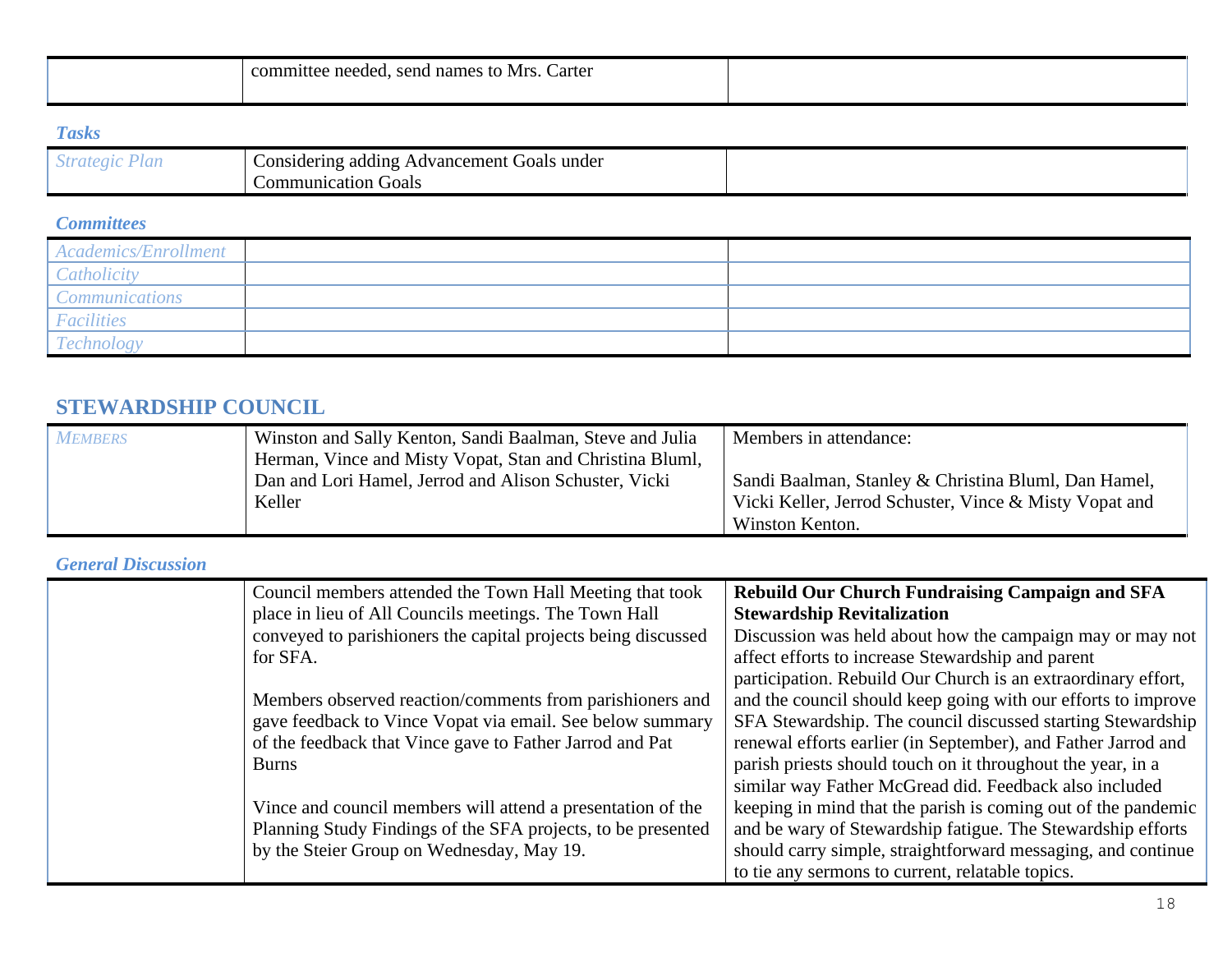Summary of Feedback on Town Hall Meeting: Father Jarrod and Pat:

The Stewardship Council attended the Town Hall on May 11<sup>th</sup> and we pooled our observations together for your benefit. Please review them and contact us for further discussion if you wish.

- Both Travis and Chuck gave outstanding stewardship presentations. In general, their perspectives crystalized the situation perfectly: "We are here because of the gifts that were given to us by previous SFA members, let's care for it, let's hand it on as it was handed to us."
- Travis' and Chuck's talk should be used in current and future publications to promote SWOL.
- Teacher pay is a valid concern as is all spending of parish treasure. It was intellectually healthy to evaluate alternatives of spending money. It also may illustrate that some parishioners do not grasp the urgency of some of the facility needs.
- All SC members were concerned at the low attendance to the Town Hall meeting. What does this mean for proposed capital campaign?
- The nursery appears to be an issue that needs attention. All SC members say that the feasibility should be further evaluated.
- There are questions from members about any current giving to the building fund. Will that be counted as part of a pledge to the proposed campaign? Or are they separate? The answer may affect the giving to the campaign.
- There should be greater visibility of the issues around the renovation on the website. What this is leading to is a **communication plan** for the renovation.
	- o For example, FAQs (teacher pay, 10% to diocese, SFA parish loans, evidence of facility decline, etc.) and a dedicated section on the

# **Formation and Renewal Positions**

Vince asked for volunteers from the council to lead the following committees and ministries:

- Stewardship Communication: Christina Bluml
- Baptismal Mentor Ministry: Winston and ?
- Liturgical Hospitality Commission: Misty Vopat
- Stewardship Fair Committee: Steve Hermann
- Lay Witness Ministry: Vince Vopat, Sandi Baalman, Pat Burns, Father Jarrod
- Parish Dinner Ministry: Vince and Misty Vopat

The next Stewardship Council formation meeting will be Tuesday, July 22 from 7 to 8 p.m. The council hopes to review videos featuring Father McGread's sermons about Stewardship. BYOB and snacks will be provided

# **Next All-Councils Meeting**

There will not be a July meeting as Father Jarrod will meet with each council. Stewardship Council will meet with Father on Tuesday, July 13 from 7:30 - 9 p.m. in Bonaventure. The council's charter will be reviewed, there will be a discussion of council leadership and secretarial work, and there will be an open discussion about any needs of the council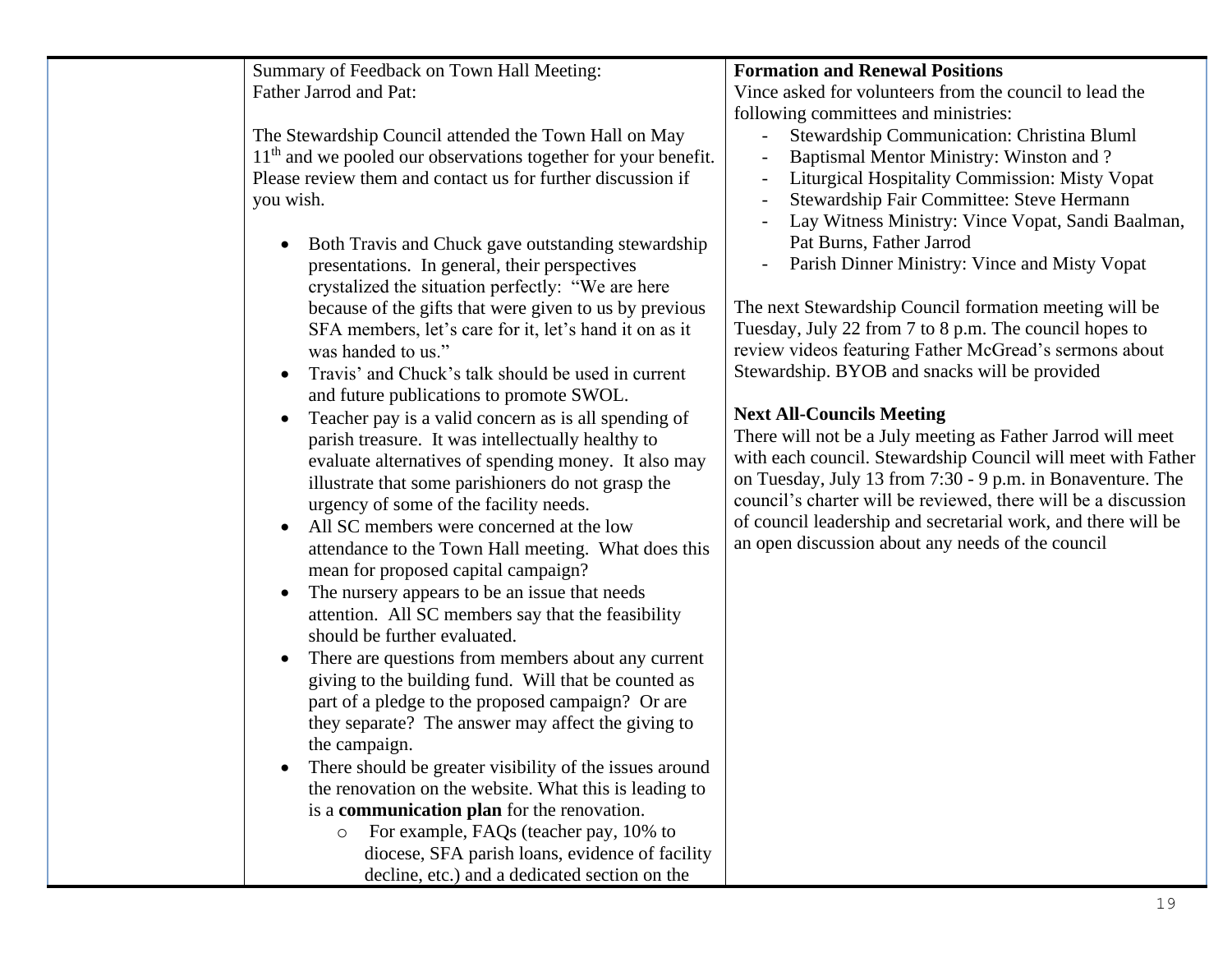|                 | website home page.                                            |  |
|-----------------|---------------------------------------------------------------|--|
| $\circ$         | There should also be more information sent to                 |  |
|                 | social media. Perhaps a way to submit                         |  |
|                 | questions from parishioners?                                  |  |
| $\circ$         | Extra fliers at mass?                                         |  |
| $\circ$         | More comments from the pulpit?                                |  |
| $\circ$         | How can we engage the middle $1/3$ of                         |  |
|                 | parishioners?                                                 |  |
| $\circ$         | Could excerpts of Travis' and Chuck's                         |  |
|                 | presentation be played before masses and                      |  |
|                 | distributed elsewhere?                                        |  |
|                 | The SC stands ready to assist you with any of these issues as |  |
| needed.         |                                                               |  |
|                 |                                                               |  |
| God Bless,      |                                                               |  |
| Vince Vopat and |                                                               |  |
|                 | St. Francis of Assisi Stewardship Council                     |  |
|                 |                                                               |  |

#### *Task Reports*

| TUSK REPOLIS         |                                                                                                                                                            |                                                                                                           |
|----------------------|------------------------------------------------------------------------------------------------------------------------------------------------------------|-----------------------------------------------------------------------------------------------------------|
| <b>Dates/Actions</b> | <b>DATES TO REMEMBER: Prepare for Renewal 2021--</b>                                                                                                       | <b>DATES TO REMEMBER: Prepare for Renewal 2021--</b>                                                      |
|                      | Set dates on everyone's calendar:                                                                                                                          | Set dates on everyone's calendar:                                                                         |
|                      | • Parish Picnic <b>June 6</b> (meet and greet) $-SC's$<br>responsibility unknown.                                                                          | • Parish Picnic June 6 (meet and greet) - DONE                                                            |
|                      |                                                                                                                                                            | Finalized Stewardship Renewal Form/Envelope:                                                              |
|                      | Finalized Stewardship Renewal Form/Envelope:<br><b>August 1</b> – will be discussed at next meeting.                                                       | <b>August 1</b> – will be discussed at next meeting                                                       |
|                      |                                                                                                                                                            | Parish Dinner – October 3 – Stewardship Council                                                           |
|                      | Parish Dinner – October 3 – Stewardship Council<br>will coordinate the event and be there for Hospitality<br>- need a volunteer on the SC the manage this. | will coordinate the event and be there for<br>Hospitality – need a volunteer on the SC the<br>manage this |
|                      | Stewardship Fair and Pastoral address – November 6-<br>7 AND November 10th                                                                                 | Stewardship Fair and Pastoral address - November<br>6-7 and November 10th                                 |
|                      | Lay witness talks $-$ November 13-14                                                                                                                       | Lay witness talks $-$ November 13-14                                                                      |
|                      | Commitment Weekend – November 20-21 – Impact                                                                                                               | Commitment Weekend – November 20-21 –                                                                     |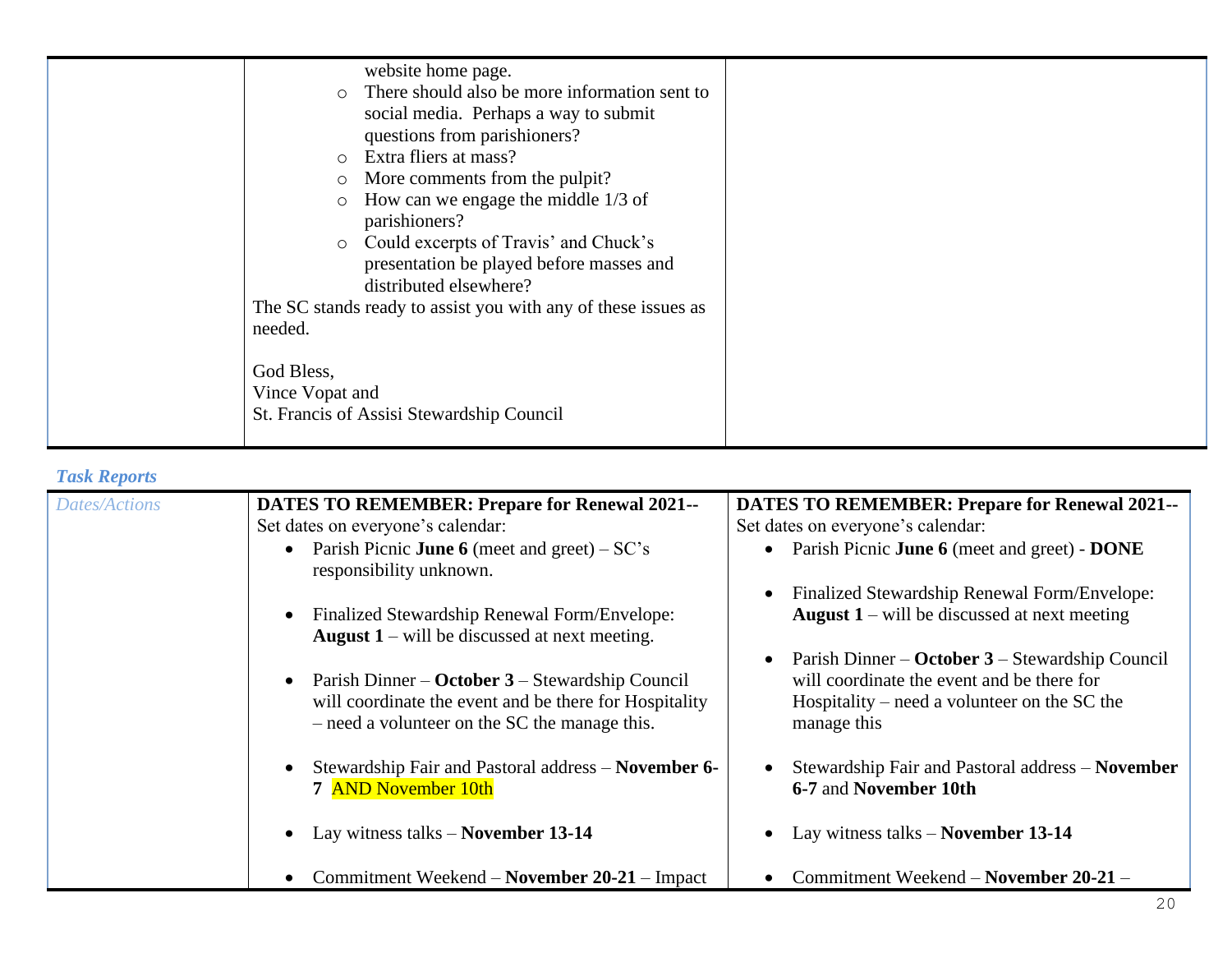|                   | Sunday (Committee will meet and process forms and<br>thank you cards) $-SC$ members should start thinking<br>of candidates throughout the spring/summer | Impact Sunday (Committee will meet and process<br>forms and thank you cards) $-SC$ members should<br>start thinking of candidates throughout the<br>spring/summer |
|-------------------|---------------------------------------------------------------------------------------------------------------------------------------------------------|-------------------------------------------------------------------------------------------------------------------------------------------------------------------|
| Lay Witness Talks |                                                                                                                                                         |                                                                                                                                                                   |

# *Formation Commission*

| <b>Parish Group</b><br><b>Presentations</b> |                                                                                                         |
|---------------------------------------------|---------------------------------------------------------------------------------------------------------|
| <b>Communications</b>                       | <b>Stewardship Messaging</b><br>Winston and Vince are working on the draft article about<br>Stewardship |
| <b>Baptismal Preparation</b>                |                                                                                                         |
| <b>Marriage Preparation</b>                 |                                                                                                         |
| <b>New Parishioners</b>                     |                                                                                                         |

# *Liturgical Hospitality Commission*

| Greeters                     | Reported no concerns at this time.                                                                                                                                                                                                                                                                                                                                                                                                                                                                                                                                                                                            |
|------------------------------|-------------------------------------------------------------------------------------------------------------------------------------------------------------------------------------------------------------------------------------------------------------------------------------------------------------------------------------------------------------------------------------------------------------------------------------------------------------------------------------------------------------------------------------------------------------------------------------------------------------------------------|
| <b>Ushers</b>                | Chair: Jim McAnarney<br>Jim mentioned there are 168 ushers with 7 lead ushers.<br>Each lead is responsible for a team of people. Over the past<br>year there was a core group of ushers that were<br>instrumental in keeping things running as smoothly as<br>possible with the restrictions due to COVID. Recently,<br>things have been easing up with the decrease in the<br>restrictions such as reducing the area with social<br>distancing. Jim stated they continue to struggle with having<br>enough ushers at the 5 p.m. and 1 p.m. masses.<br>-Should a request for more ushers be posted in the<br>church bulletin? |
| Welcoming and<br>Hospitality | Lisa communicated she had been waiting for the go ahead<br>to resume activities. She also wanted clarification on what<br>the Welcoming group would be handing out or<br>communicating to the new parishioners that visited the<br>table. She was unsure if the church office was handing out                                                                                                                                                                                                                                                                                                                                 |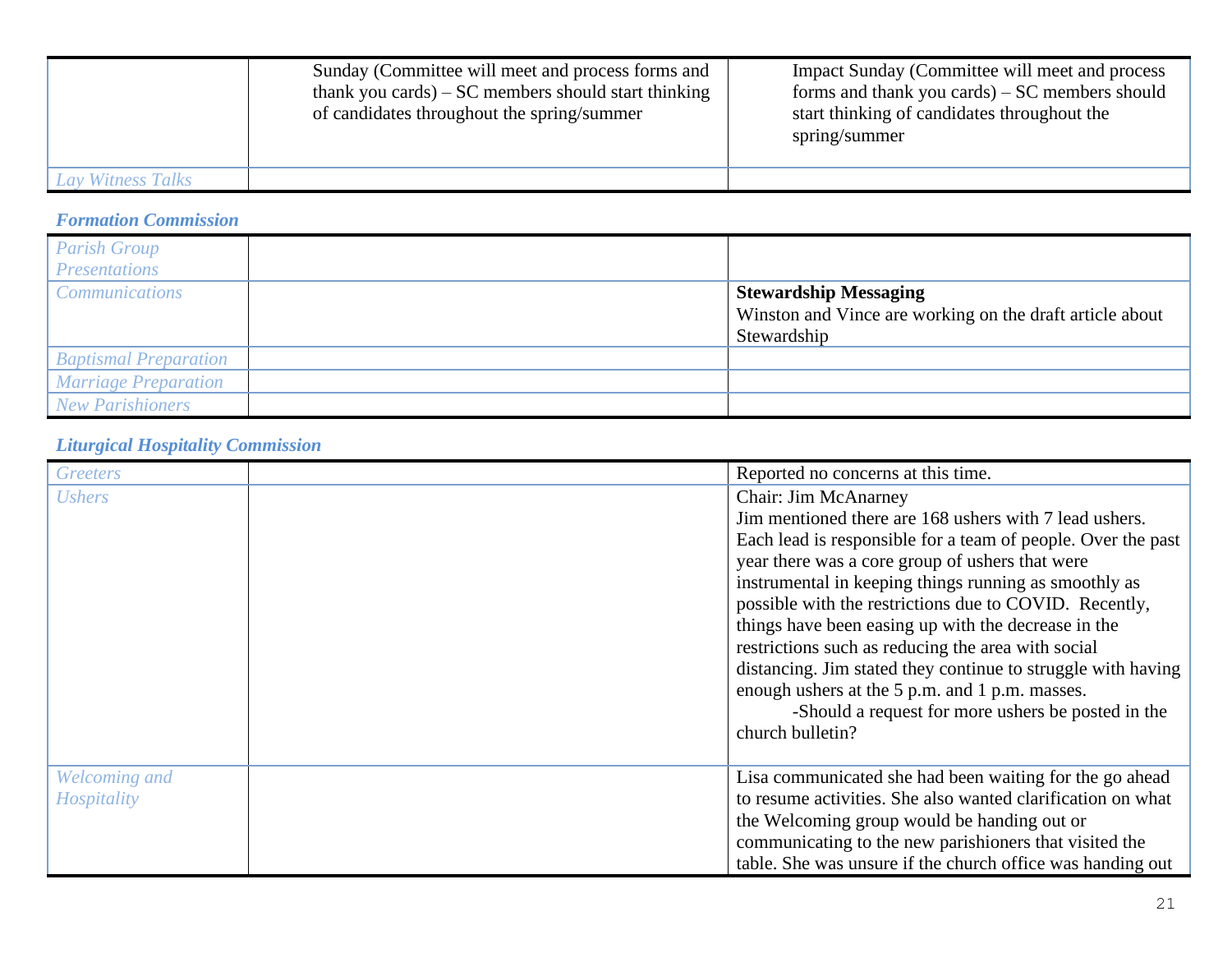| gifts to the new parishioners or if her group would continue<br>that role. Lisa expressed an interest in putting together a<br>reception for new parishioners.                                                                                                                                                                                                        |
|-----------------------------------------------------------------------------------------------------------------------------------------------------------------------------------------------------------------------------------------------------------------------------------------------------------------------------------------------------------------------|
| Misty Vopat was able to gather information and respond<br>back to Lisa regarding a few of her questions. Misty let her<br>know as of July 1 all activities would resume as normal and<br>the Welcoming Committee would continue to hand out a<br>gift to the new parishioners. Recommend exploring idea of<br>reception.                                              |
| July follow up: Lisa mentioned she mails a Welcome letter<br>to each new parishioner and would like to include a St.<br>Francis prayer card or bookmark with the letter. The<br>committee will set up a table and hand out a small gift for<br>new parishioners the 3rd Sunday of the month.                                                                          |
| The Welcoming Committee proposes having a quarterly<br>breakfast gathering for new parishioners. Coffee and<br>donuts following the 10 a.m. mass was suggested. If this<br>replaces the monthly Welcoming Committee table a small<br>gift could be handed out at this time. The gift could be a<br>framed prayer of St. Francis and small mini saints for<br>children |

# *Renewal Commission*

| <b>Parish Dinner</b><br>Stewardship Council will take lead on the Oct 3, 2021 Parish<br>Dinner, with assistance from other Councils                                                                                                                                                                                                                                                                                                                                                                                                                   |  |
|-------------------------------------------------------------------------------------------------------------------------------------------------------------------------------------------------------------------------------------------------------------------------------------------------------------------------------------------------------------------------------------------------------------------------------------------------------------------------------------------------------------------------------------------------------|--|
| <b>2021 Stewardship Renewal Process</b><br>Renewal Package<br>Vince explained what was needed for this process and<br>asked for someone to lead this effort. Dan offered his and<br>Lori's assistance. They will review and collect edits from<br>council, administration, Father and others. They will work<br>with Sandi and Pat on all logistics to get forms/envelopes<br>updated and distributed. Council members also discussed<br>using a photo of Father Kapaun statue for the thank you<br>postcards. Deadline for updated form is August 1. |  |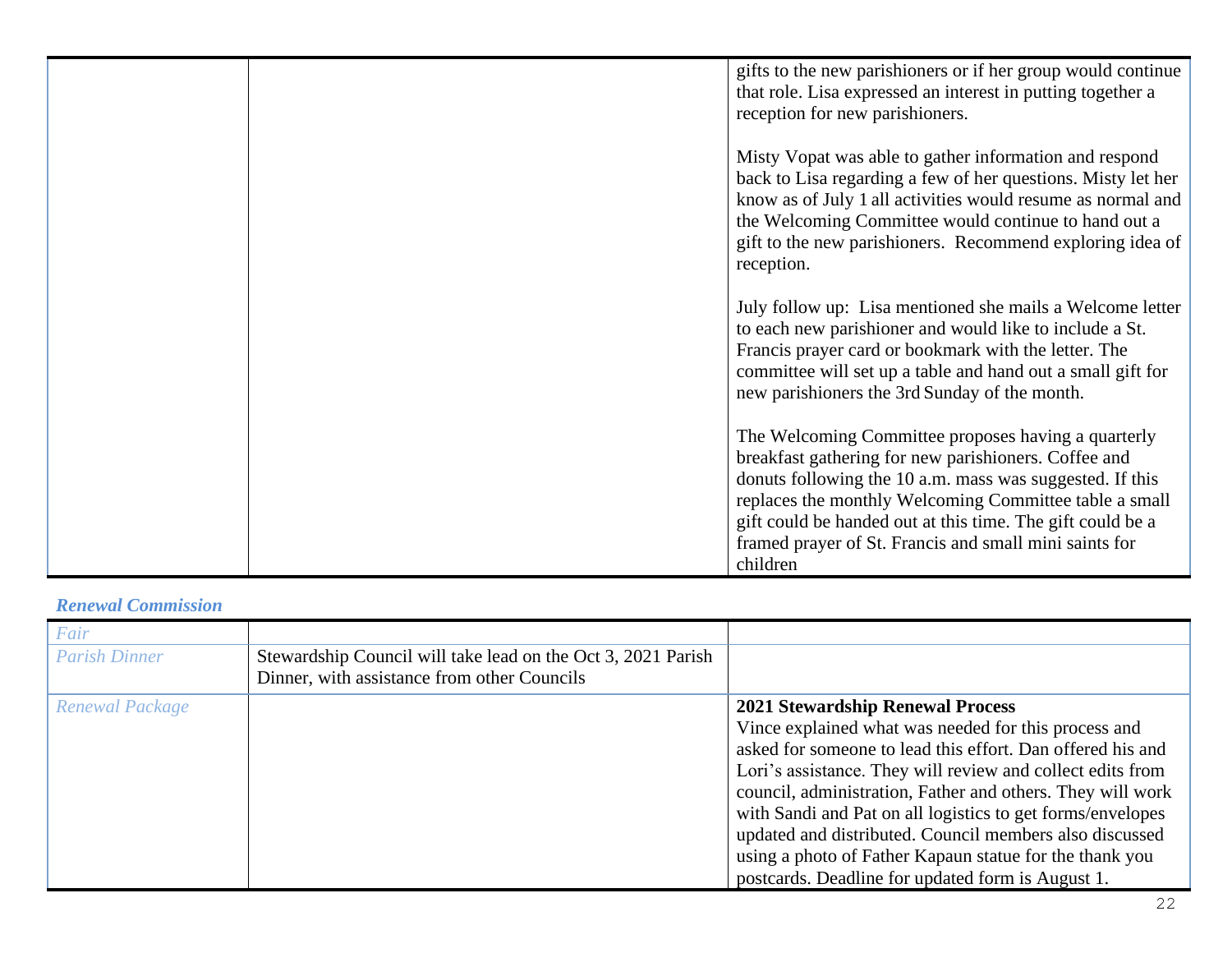| $\overline{1}$<br><i>Testimonials</i><br>Lay |  |
|----------------------------------------------|--|
| Witness)                                     |  |

# **ADDENDUMS**

Facilities Planning PowerPoint & Council Charters Distributed.

### Councils' Feedback on Rebuild My Church plan review:

#### **Restrooms**

Please make sure all restrooms, men's included, have changing tables! A concrete way to be prolife and pro-family.

#### **Bride's Room**

Brides room not compatible with a Nursery for the following reasons:

Sharing spaces with the brides room, or any adult facility for that matter, is not just a large inconvenience for the volunteers of taking care of the children but is a hinderance to them doing so. For anyone that has had to watch a few dozen children for 4-5+ hours, then clean try and clean-up, rearrange, and 'de-child' a space to make it presentable for a brides room this task would be insurmountable.

The safety needs of infants require a large amount of rubber flooring mats that would have to be stored, yet there is nowhere to be able to store these. Toys and such could be put behind doors/cabinets, but the larger play items that are REQUIRED could not be.

Children's feeding tables do not fold and would not be able to be moved from the room.

I'm sure a bride would NOT appreciate having children's toys and play sets in her suite while getting ready and having pictures taken.

Weddings at the same time as Fighting For Your Marriage, or any other child care need, would be impossible.

The size of the space is significantly reduced already for some of the programs that require the Nursery. Mom's Day Out has close to 2 dozen children at times and is already pushing the limits of the space that it currently has. Moving to a smaller space would be a hindrance for this program, and others, that have a larger attendance.

If the smaller space is all that we get, is there plans to handle the increased A/C needs of having that many warm bodies in one enclosed space? What happens if Clare Hall is done before the new space for the nursery is completed? Where will the programs that use the nursery go?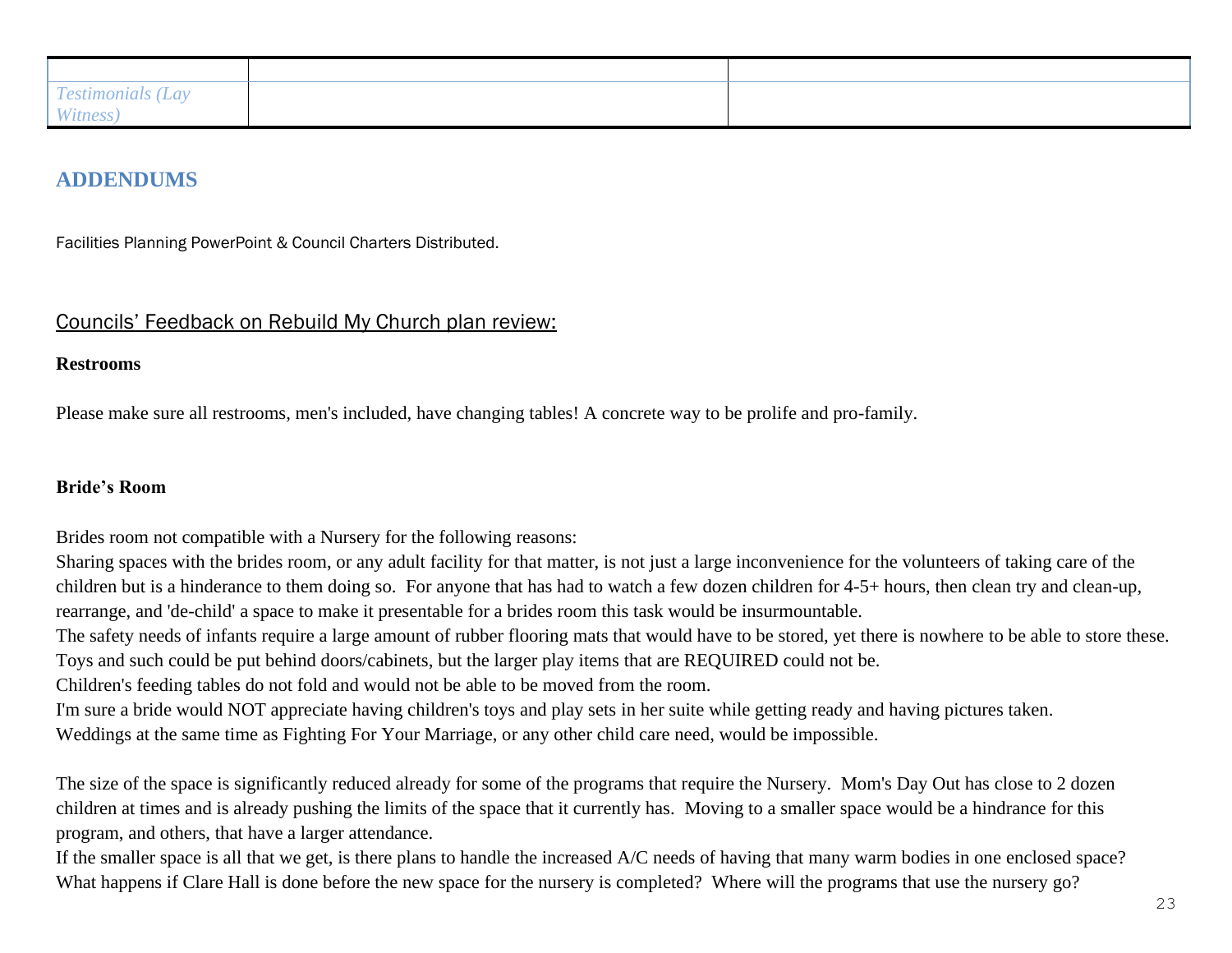Being so close to the office what would be done to help prevent noise from the kids in the nursery, which can be very loud, from interrupting the office staff, or other meetings right next door?

#### **Vestibule/New Church Entrance**

On current rendering, the new entrance to the Church looks plain. . . i.e. blah. Any way with the low ceiling like it is to make it more grand? Perhaps with choice of doors. Or art on the doors, etc?

Need some sort of floor color band or transition strip before entering new center doors to the Church.

New center doors to Church look boring – any way to dress up the new entrance?

Need some new signage in new Vestibule – i.e. if you were walk into the new Vestibule, how do you know where the offices are, restrooms, etc.

Could the angled rock walls adjacent to the new center Church doors be pulled out and replaced with glass? Could see a lot more of the inside of the Church from the Vestibule that way (if it's doable).

Entrance from outside into the Church needs to be bigger (maybe two sets of double doors). Outside covered walkway cover/roof leading into the Vestibule is in pretty bad shape, too.

### **Church/New Pews, Flooring**

Strong support of Councils to renovate the Church space

When new pews and their layout designed, any way to have a designated handicap section in the back as well as the small area in the front?

Can restrooms in Chapel be updated?

Will old pews be recycled and/or sold to parishioners?

Will pews have padded seats or not?

Could other Churches/entities put our old pews to use?

# **New Path to Clare Hall/Flipped Sacristy**

Strong support for this. Can we keep current Vesting room as storage? And still have the walk-through to Clare? Need storage. Can we add wheelchair height holy water fonts? Where will the parish prayer box and candles go? Place to put offertory?

# **Clare Hall Ground Level**

Should consider having doors to close off entry into Clare Hall from the hallway – noise issue, security issue without doors.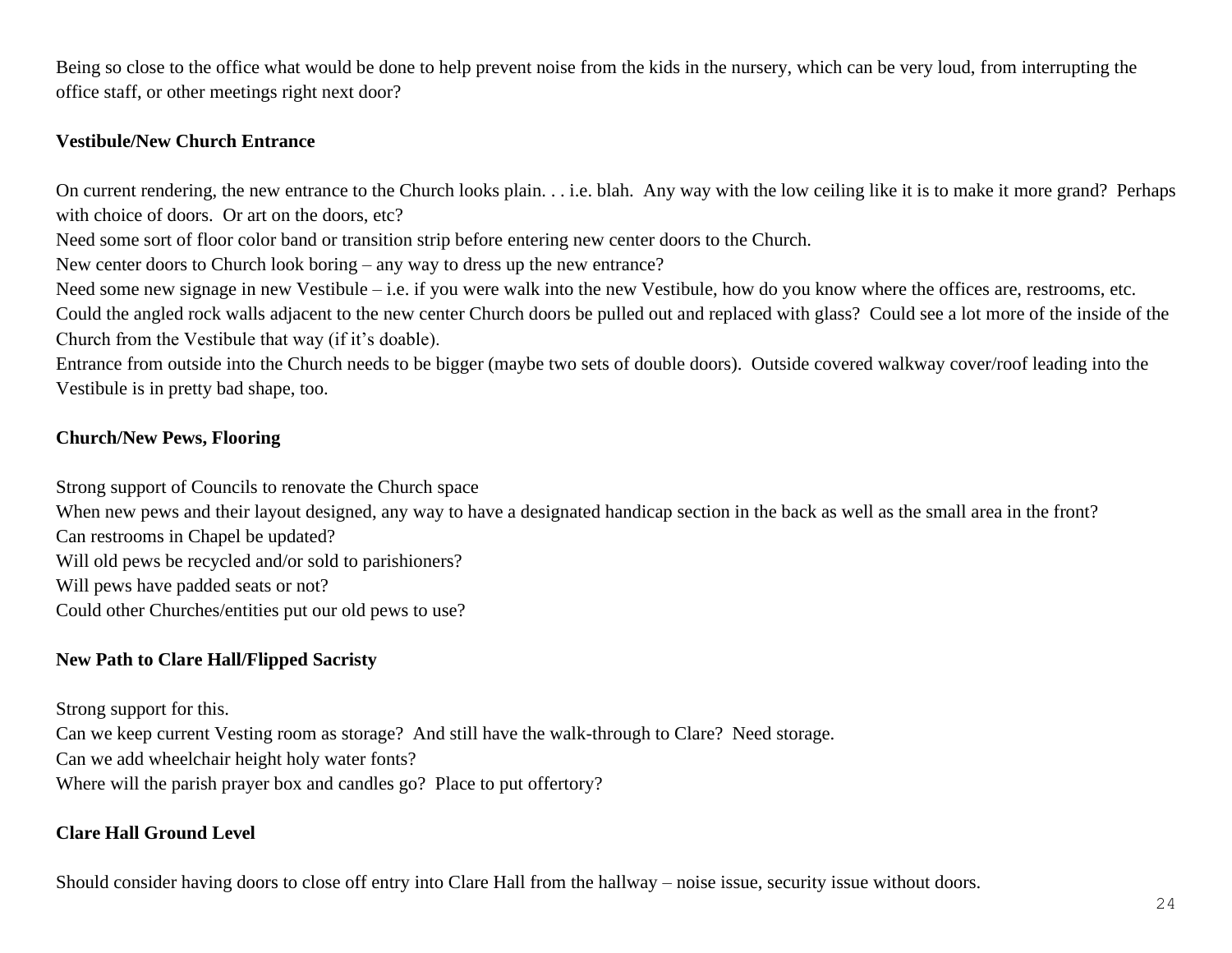If Choir room moved to Clare Hall downstairs, then all of Clare Hall upstairs could be opened up to be used as a large hall (assuming Nursery also moved).

Switch music room to basement since we are already thinking about making Clare Basement smaller with the addition of a Nursery. Could use acoustic tiles to reduce noise in music room. This would maximize Clare Hall size. Only need one other large hall besides Cana. Would put Clare Basement to more/better uses as well.

Can a prettier ceiling be installed?

Please update the restrooms on main floor.

Kitchen – consider adding a serving counter to south wall of kitchen.

# **Clare Hall Basement**

Consider putting in acoustic tiles to reduce noise.

Flip the restrooms and catering kitchen so the catering kitchen isn't so far from the elevator. I.e. put the restroom in the corner, not the kitchen. Consider moving music room to here, and really opening up Clare Hall upstairs into a nice, big hall so Cana doesn't always have to be used. Not sure how putting the nursery in the basement is going to work. Where's it going to go? How is it going to be closed off? Do we put up permanent walls and make a new "room" in the basement to house the Nursery? Doesn't seem like the Nursery just being open space would work well.

Shouldn't have little kids running around when we have the Knights' glass doored cabinets down here.

Concerned about reducing useable space in Clare Hall basement if nursery goes down there.

Wall need drapery or some other way to beautify them.

Consider having new restrooms in the middle of the room with Nursery and other meeting space (Knight's area) on each end. Would be great to have direct access this way to the restrooms from the nursery side and the other meeting side.

If restrooms are at the end of the room as currently contemplated – question becomes how to separate the nursery from the rest of the space. Do we use portable/sliding walls to close off the nursery space? Or permanent walls? Permanent walls may be better.

Nursery should go in Bonaventure basement by the restroom down there, and not in Clare Hall basement.

# **Bonaventure Ground Level/New Gathering Space**

Consider stealing some space from new gathering area or Bride's Room to have third toilet in main bathrooms.

Mechanical units/HVAC units currently outside Sacristy/current Clare hallway – can these be removed to open up for the new courtyard?

Need to clear all the equipment out to open up courtyard. Where will that stuff go?

Could there be big sliding doors that open up to the outdoor courtyard?

Current library books going to be out in the open? How to keep them from "walking away"?